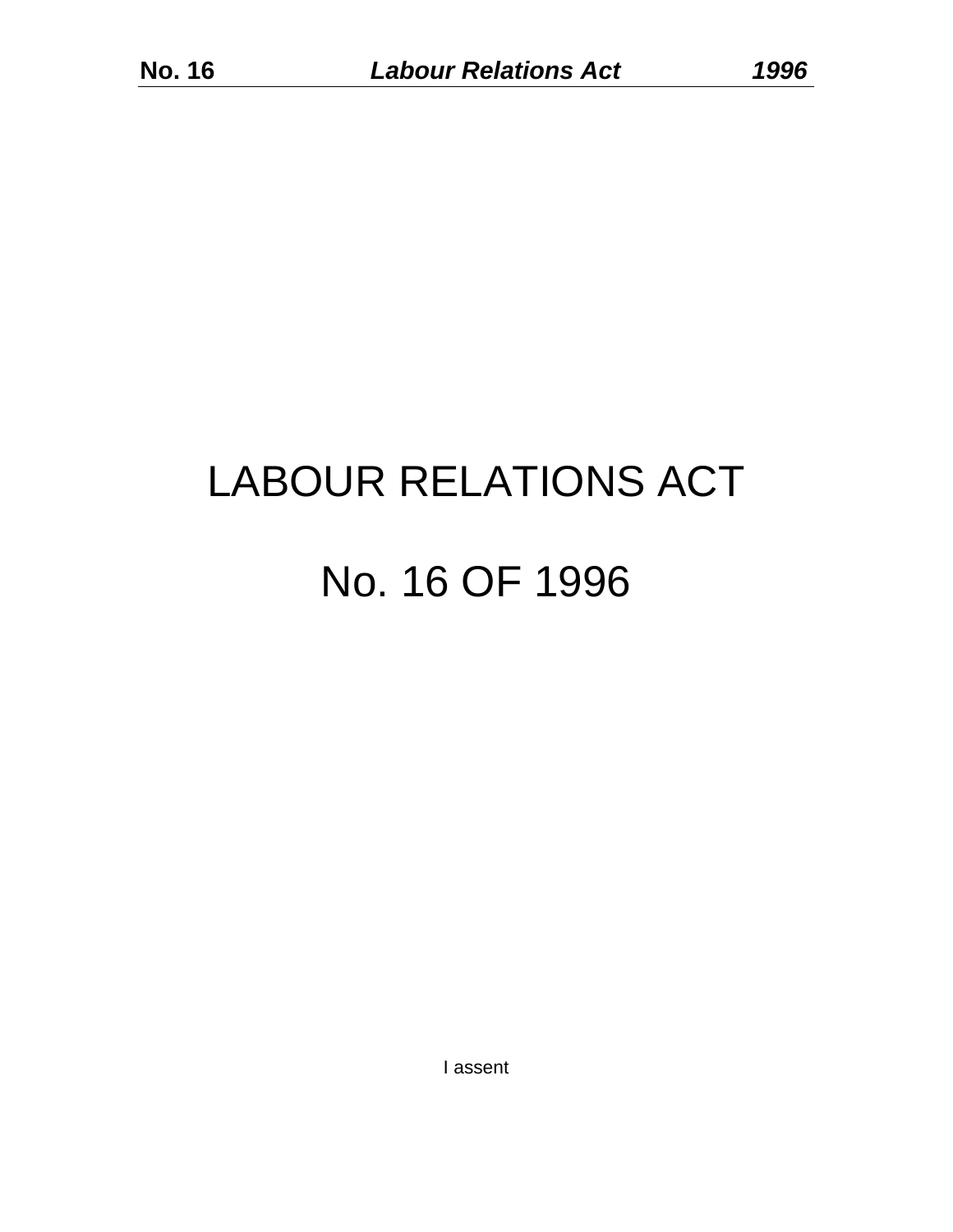#### **BAKILI MULUZI**  *PRESIDENT*

23rd May 1996

## **ARRANGEMENT OF SECTIONS**

## **SECTION**

## **PART I – PRELIMINARY**

- 1. Short title and commencement
- 2. Interpretation
- 3. Application

#### **PART II – FREEDOM OF ASSOCIATION**

- 4. Freedom of association
- 5. Rights of trade unions and employers' organizations
- 6. Protection of employees
- 7. Protection in respect of organizations
- 8. Remedies

#### **PART III - TRADE UNIONS AND EMPLOYERS' ORGANISATIONS**

- 9. Appointment of Registrar and Assistant Registrars
- 10. Register
- 11. Registration
- 12. Effect of registration
- 13. Rules of trade unions and employers' organizations
- 14. Alteration of rules
- 15. Change of name
- 16. Amalgamation
- 17. Deposit and safeguard of funds
- 18. Annual return
- 19. Retention of documents
- 20. Disqualification for office
- 21. Cancellation of registration
- 22. Reasons for decisions
- 23. Remedies
- 24. Appeals

### **PART IV – COLLECTIVE BARGAINING AND ORGANISATIONAL RIGHTS**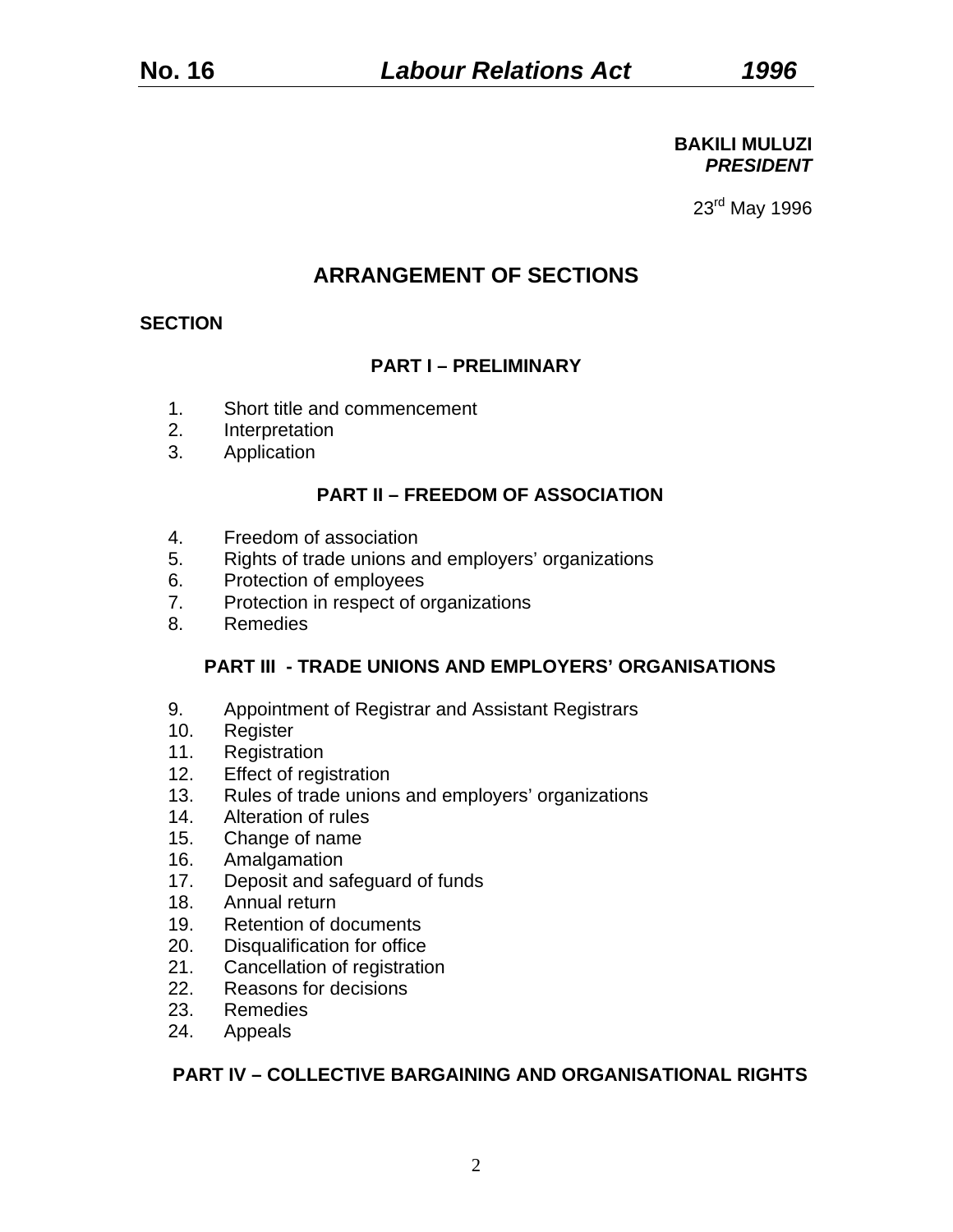- 25. Enterprise level bargaining
- 26. Sectoral level bargaining
- 27. Establishment of industrial councils
- 28. Composition of industrial councils
- 29. Meetings of industrial councils
- 30. Functioning of industrial councils
- 31. Duty to negotiate in good faith
- 32. Terms of collective agreements
- 33. Enforceability of collective agreements
- 34. Submission of collective agreements
- 35. Access to employers' premises
- 36. Trade Union subscriptions
- 37. Leave for trade union activities
- 38. Disclosure of information
- 39. Successor rights and obligations
- 40. Right to choose a representative
- 41. Review of thresholds

## **PART V - DISPUTE SETTLEMENT**

- 42. Definition of dispute
- 43. Reporting of disputes
- 44. Conciliation procedure
- 45. Unresolved dispute
- 46. Strike or lockout procedures
- 47. Strike or lockout in essential services
- 48. Status of collective agreement and employment contract
- 49. Civil immunity
- 50. Right to return to employment
- 51. Temporary replacement labour
- 52. Refusal to do strikes' work
- 53. Peaceful picketing
- 54. Injunction in respect of strike or lockout

## **PART VI - TRIPARTITE LBOUR ADVISORY COUNCIL**

- 55. Establishment of the Council
- 56. Officers of the Council
- 57. Term of office
- 58. Functions of the Council
- 59. Meetings of the Council
- 60. Quorum
- 61. Procedure
- 62. Allowances and expenses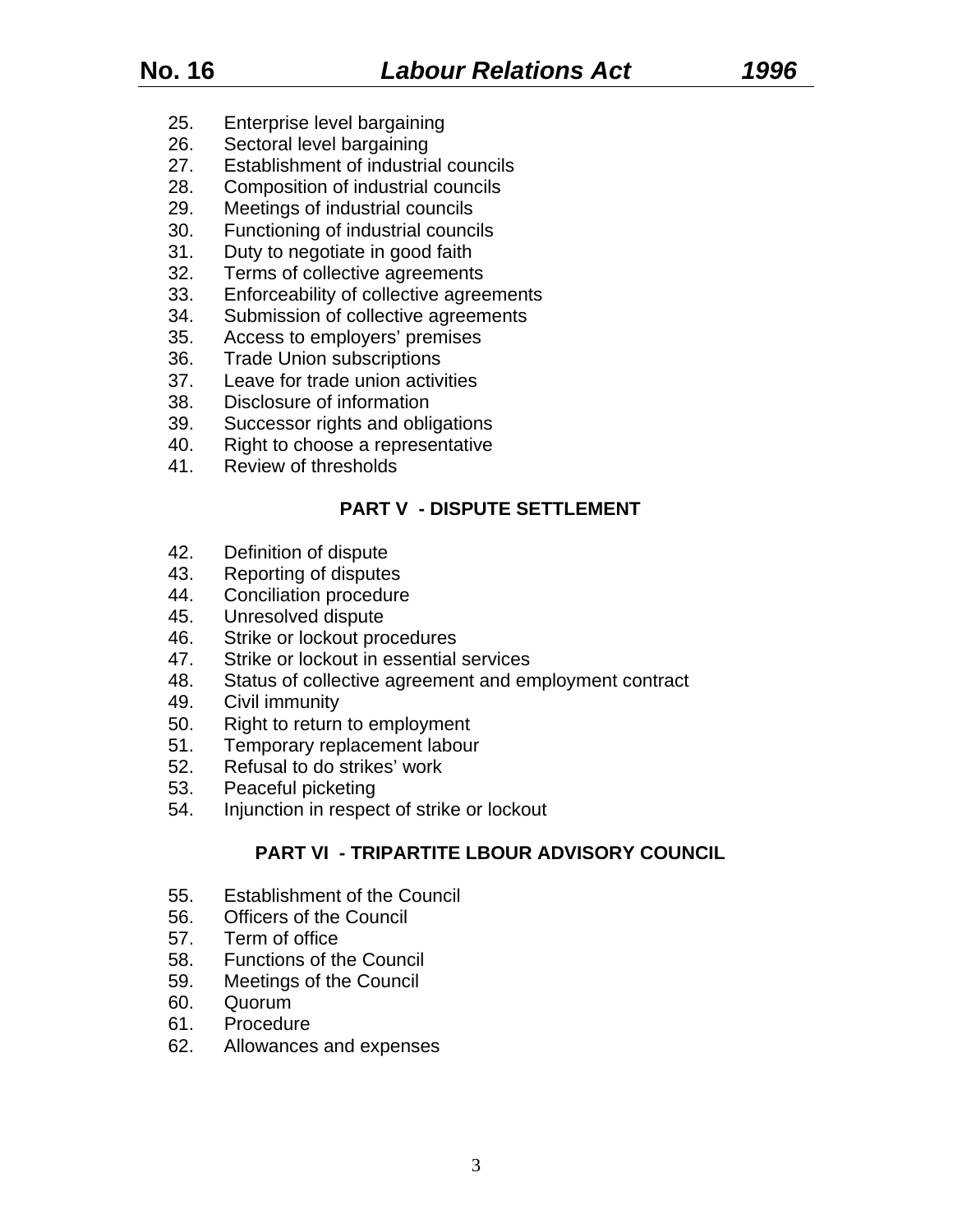## **PART VII – INDUSTRIAL RELATIONS COURT**

- 63. Constitution and Operation of the industrial Relations Court
- 64. Jurisdiction
- 65. Appeals
- 66. Composition
- 67. Quorum and decision
- 68. Appointment and vacation of office
- 69. Appointment of officers and staff
- 70. Allowances and expenses of members
- 71. Procedures and evidence
- 72. Costs
- 73. Representation of parties
- 74. Failure to attend
- 75. Enforcement of orders

#### **PART VIII – MISCELLANEOUS**

- 76. Procedures
- 77. Notification of registration, etc. , in the *Gazette*
- 78. Regulations
- 79. Repeal and savings

*An Act to promote sound labour relations through the protection and promotion of freedom of association, the encouragement of effective collective bargaining and the promotion of orderly and expeditious dispute settlement, conducive to social justice and economic development.* 

**ENACTED** by the Parliament of Malawi as follows –

#### **PART I – PRELIMINARY**

- **1.** This Act may be cited as the Labour Relations Act, 1996, and shall come into operation on such date, as the Minister shall appoint by notice published in the *Gazette. (Short title and commencement)*
- **2.** (1) In this Act, unless the context otherwise requires *(Interpretation)*

*"collective agreement"* means a written agreement between an employer, or an employers' organization authorized by the employer, and a trade union concerning terms and conditions of employment and any other matter of mutual interest;

*"Council"* means the Tripartite Labour Advisory Council appointed under section 55,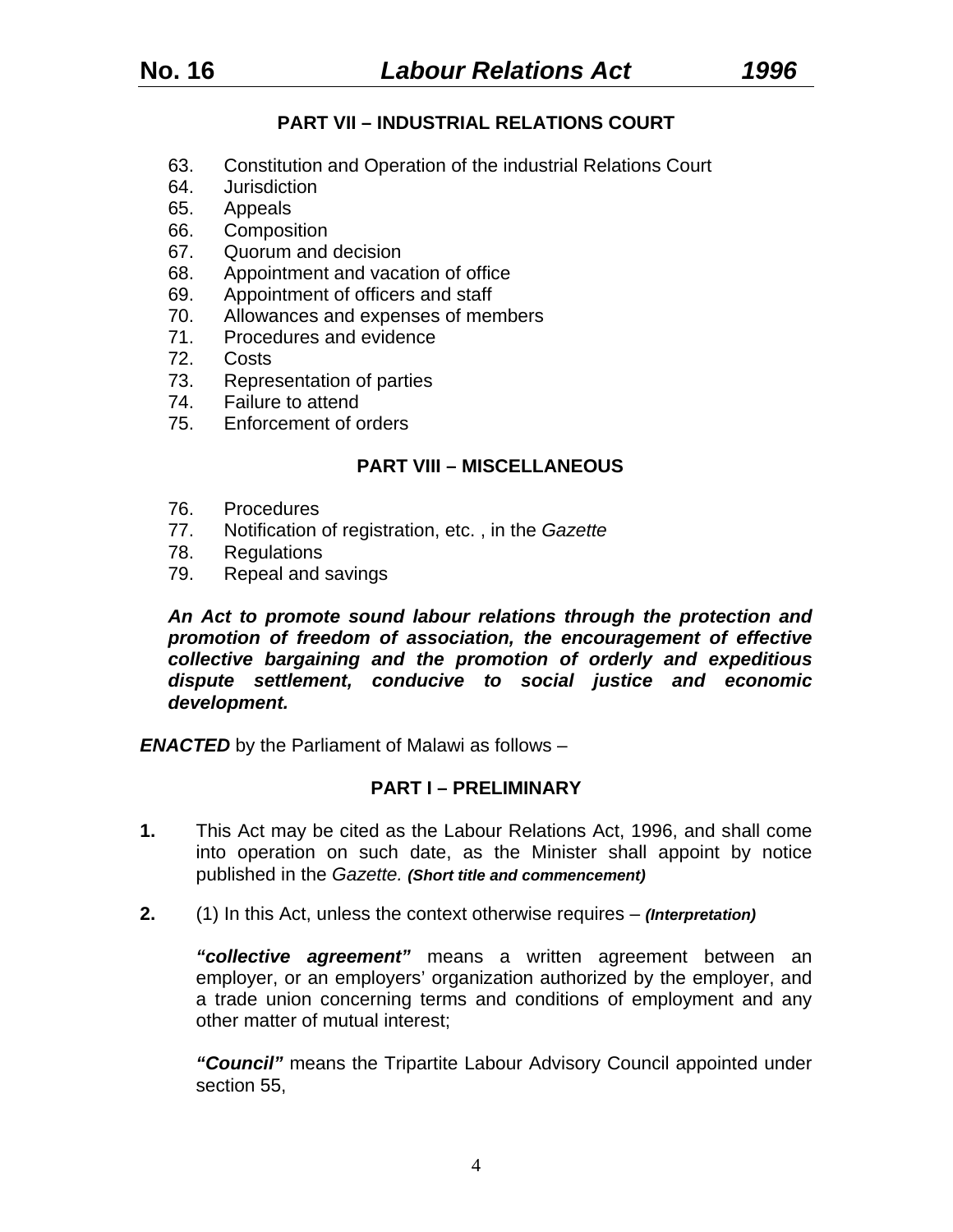#### *"employee means"* –

- (a) a person who offers his or her services under an oral or written contract of employment, whether express or implied;
- (b) a person who performs work or services for another person for remuneration or reward on such terms and conditions that he or she is in relation to that person in a position of economic dependence on, and under an obligation to perform duties for that person more closely resembling the relationship of employee than that of an independent contractor, and
- (c) where appropriate, a former employee;

*"employer"* means any person or undertaking, corporation, company, public authority or body of persons who or which employs an employee, and includes the heirs, successors and assigns of an employer;

*"employers"* organizations" means any combination established by employers, the principal purposes of which are the representation and promotion of employers' interests and the regulation of relations between employers and employees;

*"essential services"* means services, by whomsoever rendered, and whether rendered to the Government or to any other person, the interruption of which would endanger the life, health or personal safety of the whole or part of the population;

*"Industrial Relations Court"* means the Industrial Relations Court established under section 110 (2) of the Constitution;

*"lockout"* means closing a place of employment, a suspension of work by an employer, or a refusal by an employer to continue to employ or reengage any number of his or her employees, done to compel his or her employees or to aid another employer to compel his or her employees, to agree to terms or conditions of or affecting employment;

*"organization"* means a trade union or employers organization;

*"Registrar"* means the Registrar of Trade Unions and Employers Organizations appointed under section 9;

*"sector"* means an industry or a service;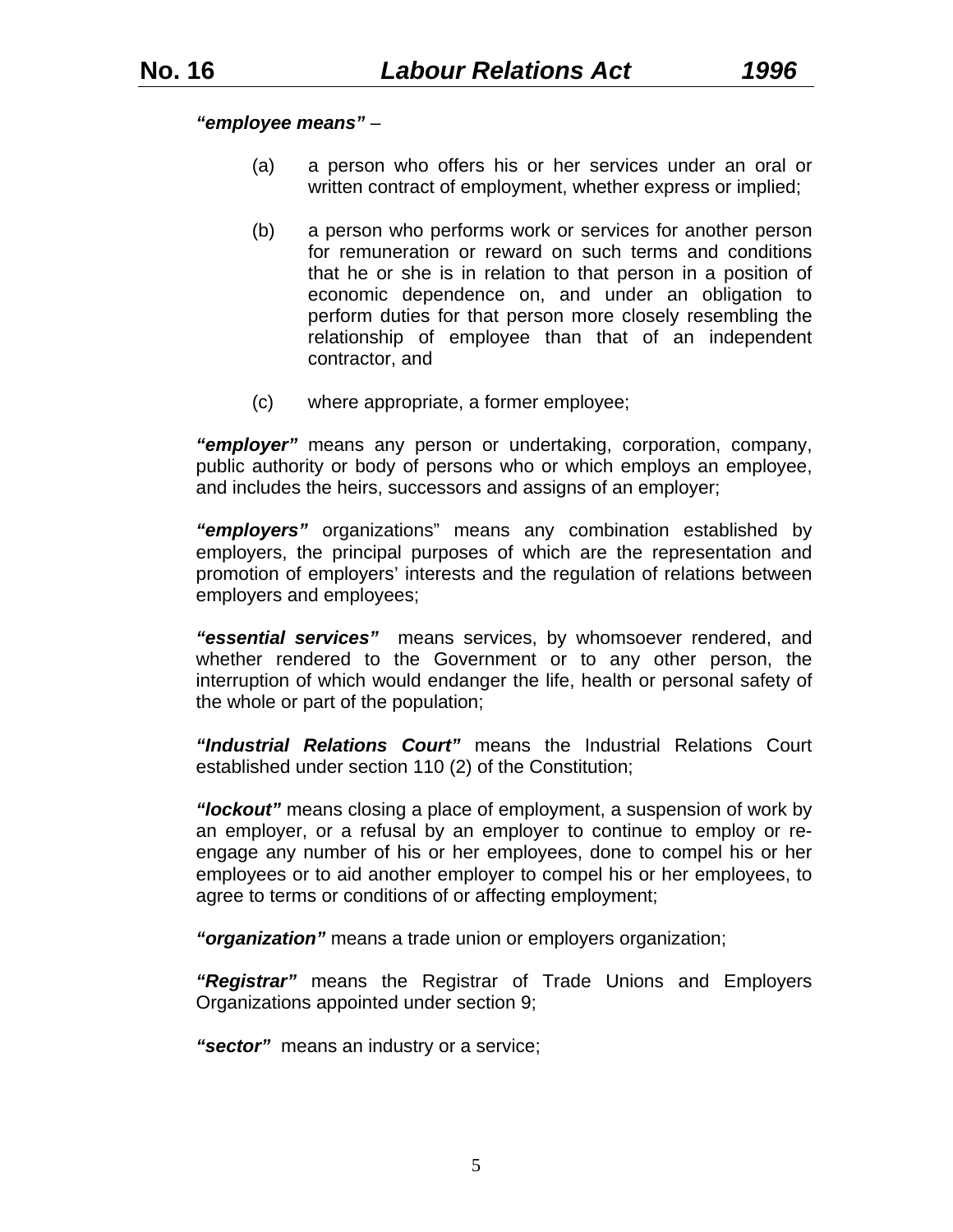*"strike"* means concerted action resulting in a cessation of work, a refusal to work or to continue to work by employees, or a slowdown or other concerted activity of employees that is designed to or does limit production or services, but does not include an act or omission required for the safety or health of employees or a refusal to work under section 52;

*"trade union"* means any combination of persons, the principal purposes of which are the representation and promotion of employees interests and the regulation of relations between employees and employers, and includes a federation of trade unions but not an organization or association that is dominated by an employer or employers' organization;

- (2) This Act shall be interpreted so as to give effect to the Constitution and the obligations of any international treaty, including any international labour conventions entered into or ratified by Malawi.
- (3) Any contractual term in restraint of any right recognized by this Act shall be void, whether agreed to before or after the coming into force of the Act.
- **3.** (1) Subject to subsection (2), this Act applies to the private sector and the Government, including any public authority or enterprise. *(Application)*
	- (2) This Act does not apply to members of the armed forces, the prison service or the police, except those employed in a civilian capacity.

#### **PART II – FREEDOM OF ASSOCIATION**

- **4.** Every person shall have the right to freedom of association, which shall include the freedom to establish and join organizations of his or her own choosing. *(Freedom of association)*
- **5.** Every organization has the right to
	- (a) draw up its constitution and rules, and elect its officers and representatives; *(Rights of trade unions and employers' organizations)*
	- (b) organize its administration and activities, and formulate its programmes;
	- (c) take part in the formation, and become a member, of any federation of trade unions or employers' organization and participate in its lawful activities;
	- (d) affiliate to and participate in the affairs of international workers' or employers' organizations, to make financial and other contributions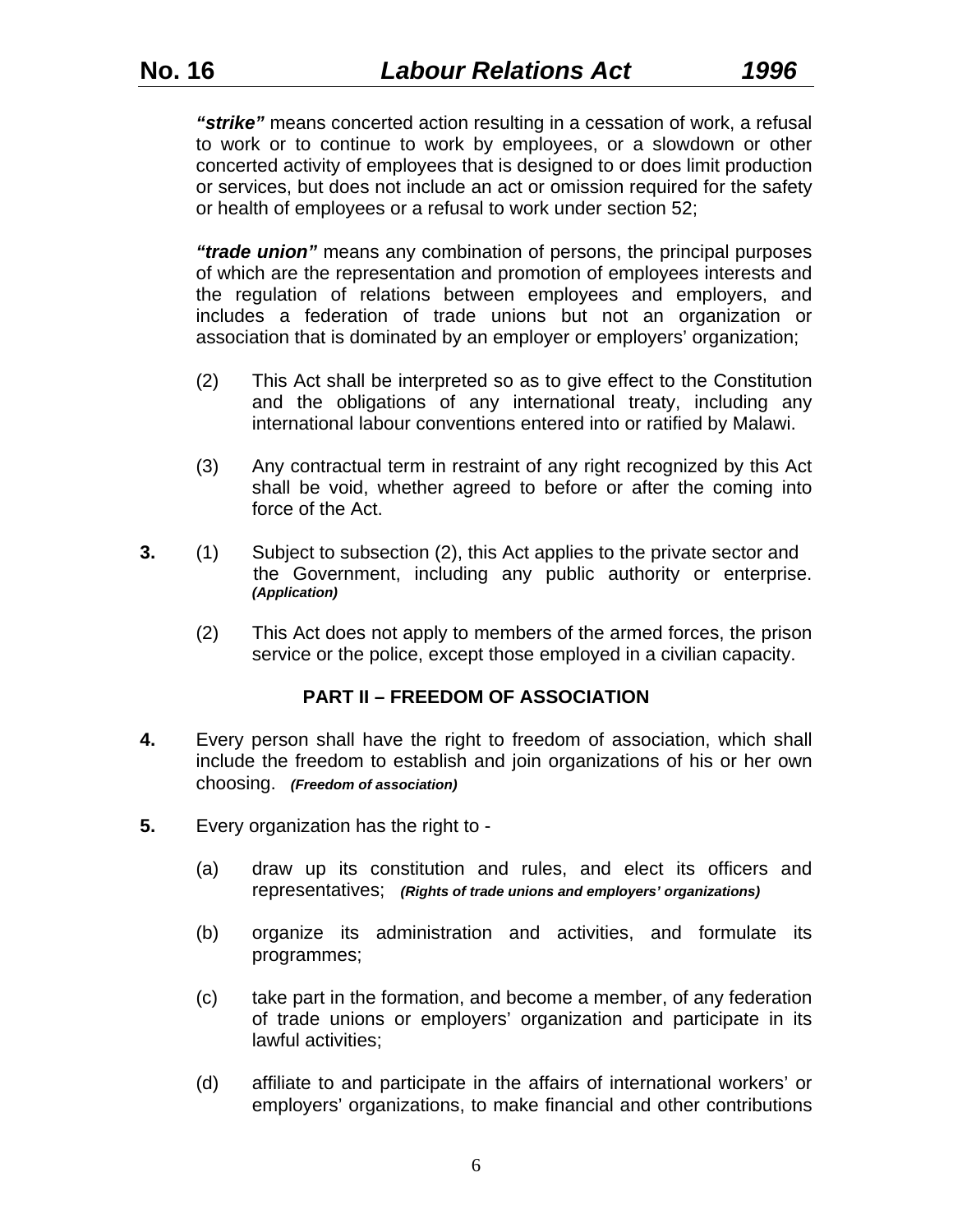to such organizations and to receive financial and other assistance from them.

- **6.** (1) No person shall, in respect of any employee or any person seeking employment - *(Protection of employees)*
	- (a) require that he or she not be or not become a member of a trade union or require him or her to relinquish such membership;
	- (b) dismiss or prejudice such person because of trade union membership or participation in the formation or the lawful activities of a trade union;
	- (c) dismiss or prejudice such person because of his or her exercise or anticipated exercise of any right recognized by this Act or any other Act relating to employment, or for participating in any proceedings pursuant to those Acts;
	- (d) prevent or attempt to prevent such person from exercising any right recognized by this Act or any other Act relating to employment, or from participating in any proceedings under those Acts;
	- (e) threaten such person with any disadvantage for exercising any right recognized by or for participating in any proceedings under this Act or any other Act relating to employment;
	- (f) promise such person any benefit or advantage for not exercising any right recognized by or not participating in any proceedings under this Act or any other Act relating to employment;
	- (g) dismiss or prejudice such person for refusing to do work normally done by an employee who is lawfully on strike or who is locked out, unless such work constitutes an essential service.
	- (2) Where it is shown that an employee was dismissed or otherwise prejudiced and it is alleged that such dismissal or prejudice is contrary to subsection (1), the burden is on the employer to prove that the Act was not committed in breach of the subsection.
- **7.** (1) Any person eligible for membership of an organization pursuant to its constitution or rules, has a right to membership of that organization and to remain a member as long as he or she complies with the rules of the organization*; (Protection in respect of organizations)* 
	- (2) No organization may discriminate in its constitution, rules or through its actions against any person on the grounds of race,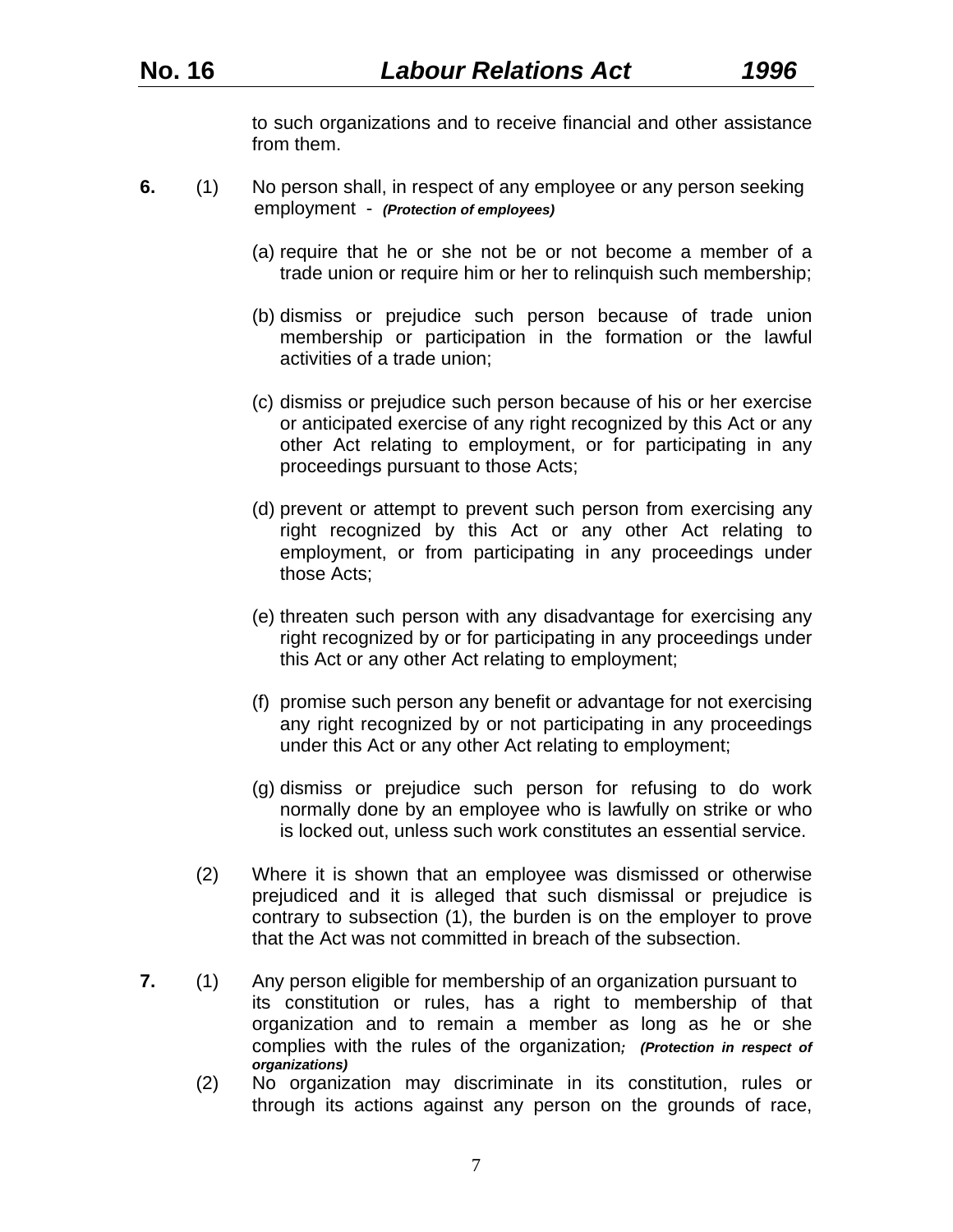colour, nationality, ethnic or social origin, national extraction, religion, political opinion, language, sex, marital status, family responsibilities, age, disability, property or birth;

- (3) Subsection (2) shall not be construed so as to preclude any provision, programme or activity aimed at ameliorating the conditions of disadvantaged individuals or groups, including those disadvantage on the ground enumerated in subsection (2).
- **8.** (1) Any complaint of infringement to the rights or protection contained in this Part may be presented to the Industrial Relations Court; *(Remedies)*
	- (2) Subject to subsection (3), the Industrial Relations Court shall make such order as it deems necessary to secure compliance with this Part, including an order for reinstatement of an employee, the restoration to him or her of any benefit or advantage and an order for the payment of compensation.
	- (4) Where an employee is dismissed contrary to section 6, reinstatement will be ordered if so requested by the employee, along with any other remedy that the Industrial Relations Court deems appropriate, unless reinstatement in clearly not practicable.

#### **PART III: TRADE UNIONS AND EMPLOYERS' ORGANISATIONS**

- **9.** (1) There shall be the office of the Registrar of Trade Unions and Employers' Organizations, which shall be a public office. *(Appointment of Registrar and Assistant Registrars)* 
	- (2) The Minister may appoint one or more Assistant Registrars and other officers as may be required for the purposes of this Part.
- **10.** (1) The Registrar shall keep and maintaining a register of trade unions and employers' organizations containing the prescribed particulars relating to them and any alteration or change; *(Registrar)*
	- (2) A copy of any entry in the register, certified by the Registrar, shall be proof of the facts specified therein, until the contrary is shown.
- **11.** (1) The rights and benefits conferred by this Act upon organizations may be exercised only if those organizations are registered in accordance with this Part.
	- (2) Any seven or more members of an unregistered trade union or two or more members of an unregistered employers' organization, any of whom may be officers of the organization, may apply to the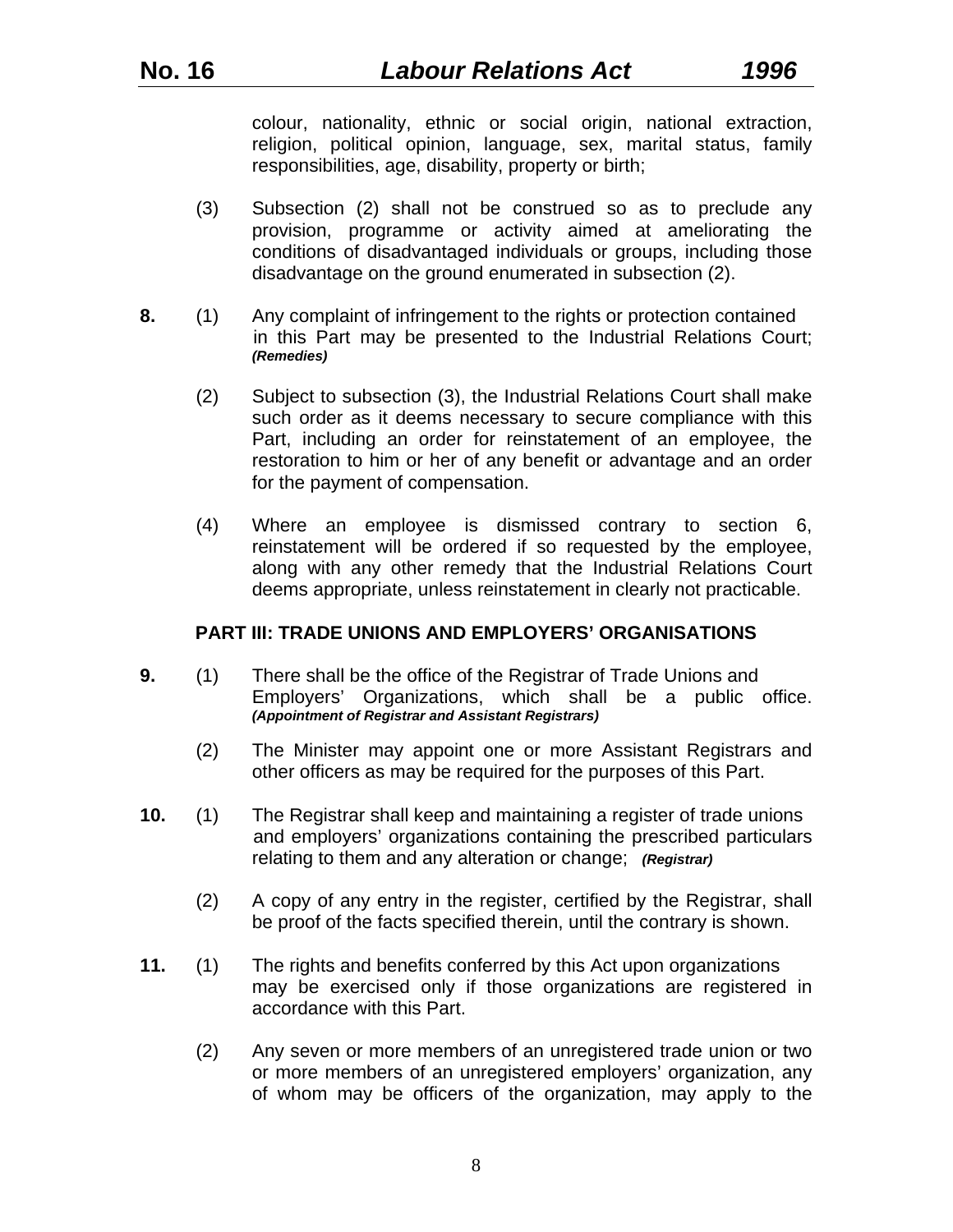Registrar for registration in the prescribed from, and the application shall be accompanied by -

- (a) two certified copies of the organization's rules; and
- (b) the prescribed fee
- (3) If, after having considered the application, the Registrar is satisfied that -
	- (a) there has been compliance with subsection (2);
	- (b) the applicant is a trade union or an employers' organization;
	- (c) the name does not so closely resemble that of another trade union or employers' organization so as to mislead or cause confusion
	- (d) the rules submitted comply with section 12; and
	- (e) the applicant's constitution or rules do not discriminate contrary to section 7.

The Registrar shall register the applicant in the register of trade unions and employers' organizations.

- (4) The Registrar shall not satisfied that the applicant of the registration or refusal of registration within thirty days of receiving the application.
- (5) If the Registrar is not satisfied that the applicant has complied with the provisions of subsection (3), he or she shall notify the applicant, stating the reasons for refusal and providing the applicant with an opportunity to amend its application accordingly within thirty days of such notice.
- (6) The Registrar may require an applicant to provide further information for the purpose of being satisfied that an application for registration complies with the provisions of the Act.
- (7) Whenever the Registrar has registered an organization he or she shall issue to the applicant a certificate of registration, and that certificate, unless proven to have been cancelled or withdrawn, shall be conclusive evidence that the organization has been duly registered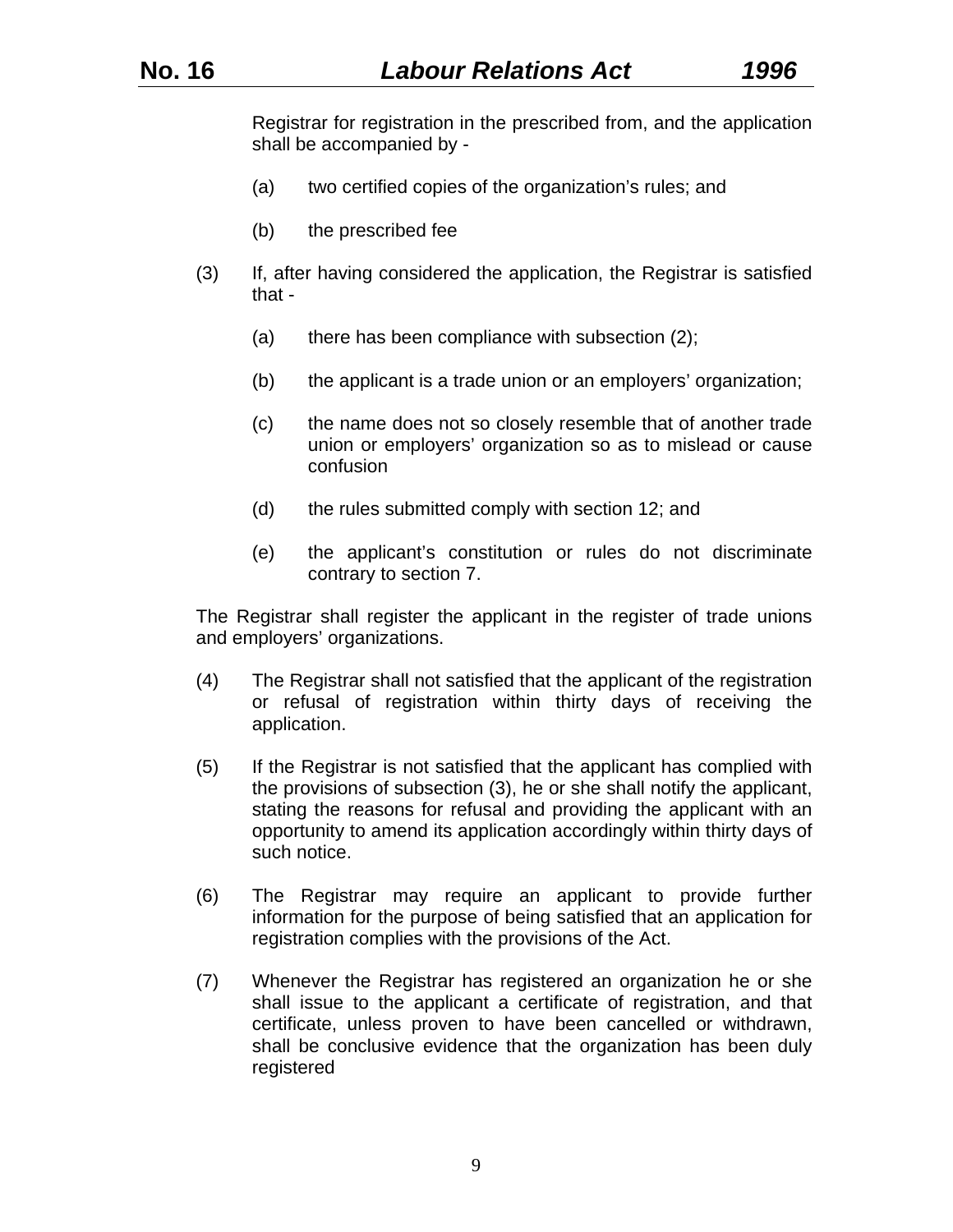- (8) An organization is deemed to be registered from the date of its entry in the register.
- (9) Subject to the subsection (10), any organization that was registered under the provisions of the Trade Union Act, immediately before the commencement of this Act, shall be deemed to be registered under this Act.
- (10) An organization registered pursuant to subsection (9), shall submit to the Registrar proof of compliance with the requirements of this Part in the prescribed form within six months of the coming into force of the Act.
- **12.** (1) Upon registration, every organization shall be a body corporate with the capacity to contract and to hold property, and to sue and be sued. *(Effect of registration)*
	- (2) Unless expressly provided in the rules of a registered organization, no person shall, by reason only that he or she is a member or officer of such organization, be liable for any of the obligations and liabilities of the organization.
- **13.** (1) The rules of every registered organization shall include provision for the following *- (Rules of registered trade unions and employers organizations)* 
	- (a) the name of the organization;
	- (b) the principal objectives of the organization;
	- (c) the registered office to which all communications and notices may be addressed;
	- (d) the qualifications for membership;
	- (e) the grounds on which an officer or member may be suspended or expelled from office or membership;
	- (f) the fines and forfeitures that may be imposed on any member;
	- (g) the procedure to be followed when it is proposed to impose any fine or forfeiture or suspend or expel an officer or member, including provision that the affected person be fully informed in writing of the allegation, and that he or she shall have a reasonable opportunity to be heard and to appeal;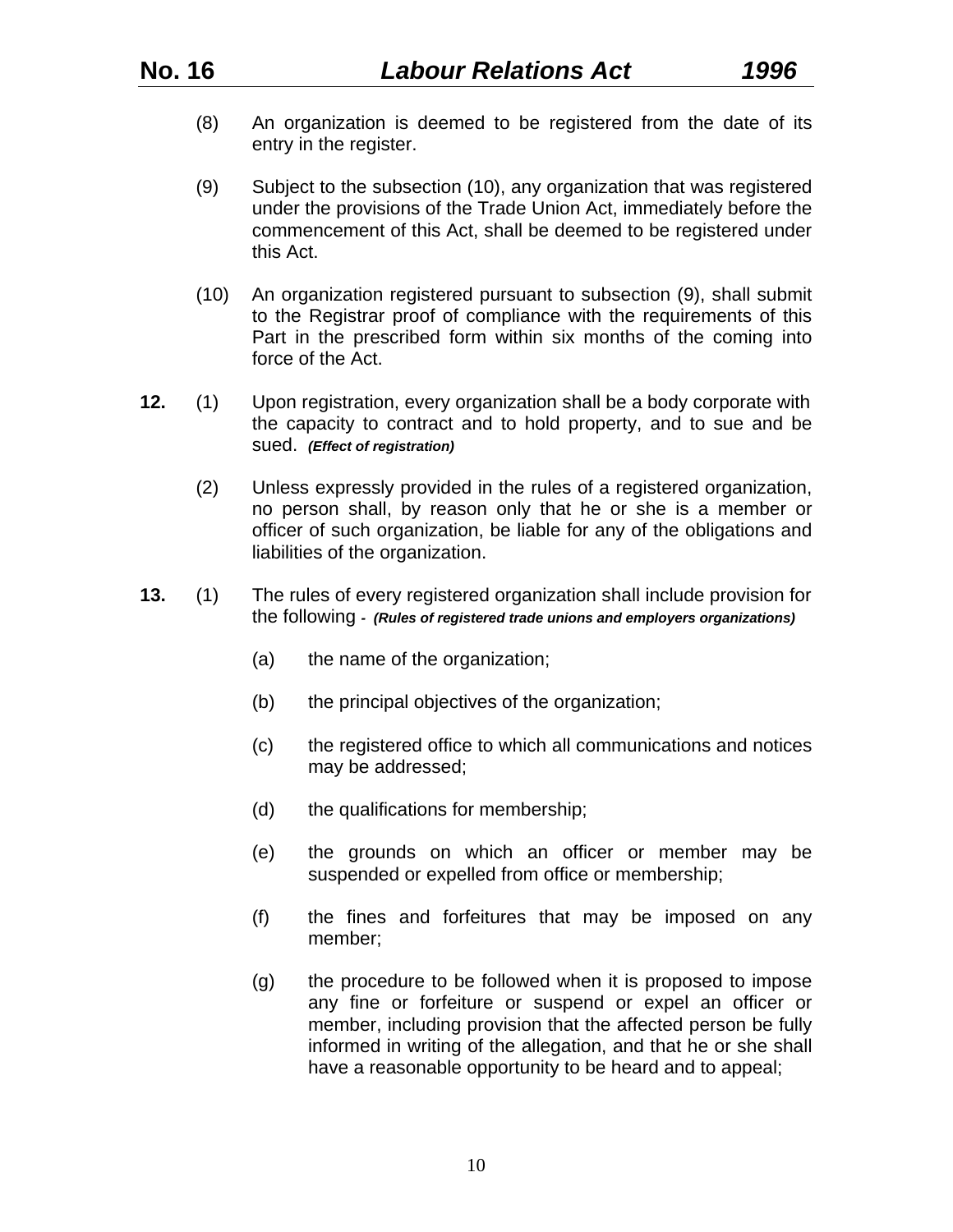- (h) the membership fees and other subscription payable, and the maximum period of arrears permitted, if any, before a member loses his or her good standing;
- (i) any other circumstances under which a member shall cease to be entitled to the benefits of membership;
- (j) where any financial benefit to members is provided for, the conditions under which a member may become entitled to the benefit;
- (k) periodic elections to all offices and for the appointment of a temporary replacement if an officer becomes disqualified from holding office or incapacitated;
- (l) the nomination of candidates for election as officer;
- (m) positions as officers reserved for women at least in proportion to the female membership of the organization or twenty per cent of the positions, whichever is lower;
- (n) the holding of a secret ballot for the election of officers whenever more or one candidate has been nominated for any office;
- (o) the powers, functions and duties of officers;
- (p) the convening and conduct of meetings of members or representatives of members, the quorum, if any, required at such meetings, the vote required for different decisions, and the keeping of minutes of the meetings;
- (q) a general meeting open to all members or representatives of members to be held at least once every two years;
- (r) the manner of altering the rules;
- (s) the custody and investment of the organization's funds, the designation of the officer or officers responsible, and the annual audit of its accounts;
- (t) the inspection of the register of members and other books of the organization by any member in good standing and
- (u) the manner of dissolving the organization and the disposal of the funds available at the time of the dissolution.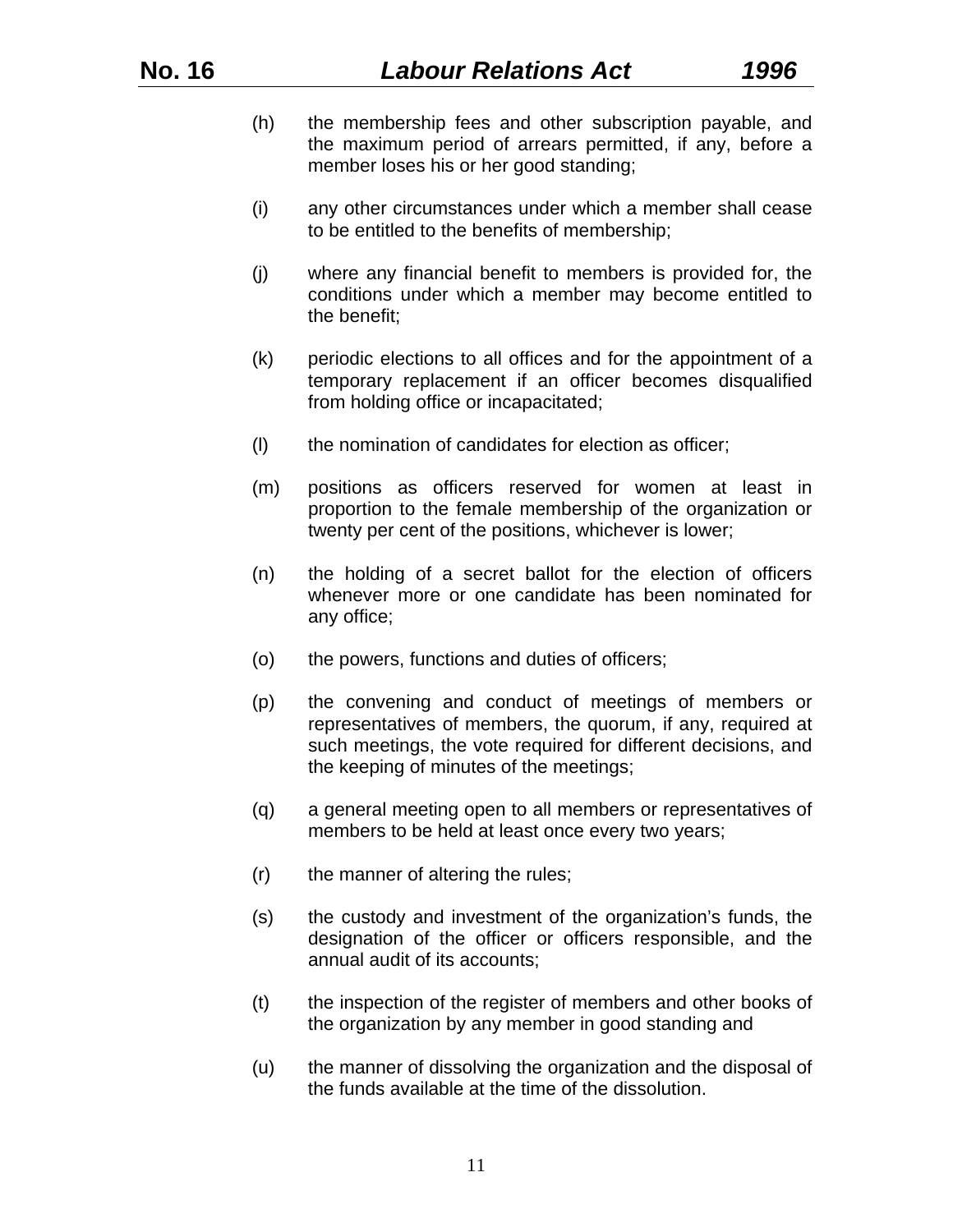- (2) Every member of an organization entitled to receive free of charge a copy of the rules of the organization, and the organization shall deliver a copy to every member who requests it.
- (3) The Registrar shall give a copy of the rules of a registered organization to any person on demand on payment of the prescribed fee.
- **14.** (1) A registered organization may, by a resolution duly passed by a majority of those voting, alter its rules. (*Alteration at rules)*
	- (2) Within one month of an alteration being made, the organization shall send to the Registrar two copies of the resolution to alter the rules, along with a statement signed by an official of the organization certifying that there has been compliance with the rules of the organization regulating such alterations.
	- (3) The Registrar shall register the altered rules and issue to the organization a certificate stating that the alteration has been registered, unless the altered rules do not comply with sections 7 and 13.
	- (4) The alteration of the rules shall take effect from the date of registration, unless a later date is specified in the rules.
- **15.** (1) A registered organization may, by a resolution duly passed by a majority of those voting, change the name under which it is registered. *(Change of name)* 
	- (2) Within one month of a change being made, the organization shall send to the Registrar two copies of the resolution to change the name of the organization along with a statement signed by an official of the organization certifying that there has been compliance with the rules of the organization governing such change.
	- (3) The Registrar, if satisfied that the altered rules comply with section 11 (3) (c) shall register the new name and issue to the organization a new certificate of registration.
	- (4) The change of name shall take effect from the date of registration.
- **16.** (1) Any organization may, by resolution duly passed by a majority of those voting, amalgamate with one or more trade unions or employers' organizations, as the case may be, whether or not the other organizations are registered. *(Amalgamation)*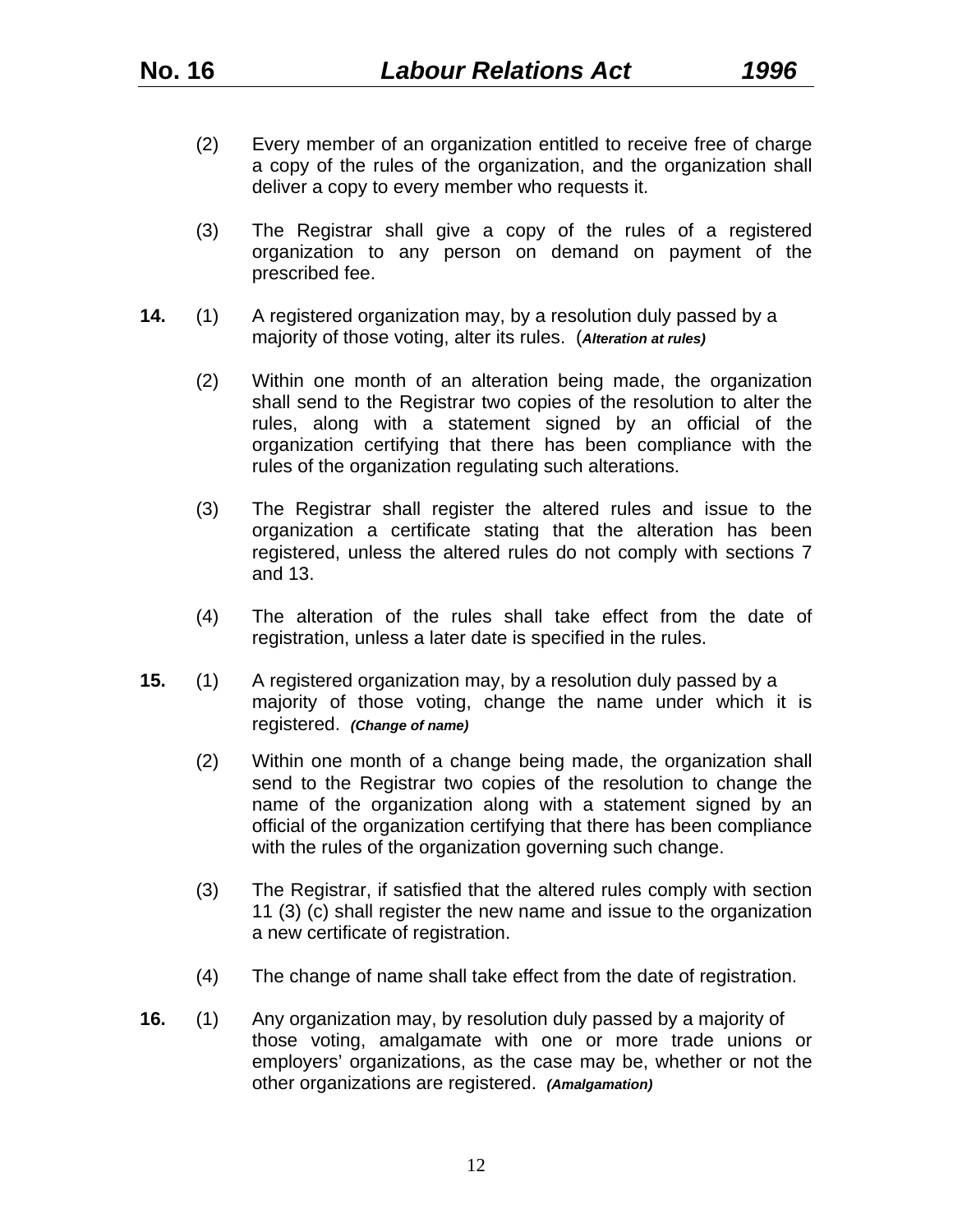- (2) Within one month of the amalgamation, the organizations that have amalgamated shall send to the Registrar two copies of their respective resolutions to amalgamate and the rules of the amalgamated organization, along with a statement signed by an officer of each organization certifying that there has been compliance with the rules of the organizations governing amalgamation.
- (3) The Registrar if satisfied that there has been compliance with this section and section 11 (3) (b) to (e), shall register the amalgamated organization and make the necessary alterations to the register.
- (4) The provisions of section 11 (4) to (8) shall apply to applications for amalgamation.
- (5) Upon amalgamation, all assets, rights, obligations and liabilities of the organizations, which have amalgamated shall devolve to the amalgamated organization.
- **17.** (1) A registered organization shall, in accordance with generally accepted accounting practice, principles and procedures –
	- (a) keep books and records of accounts of its income, expenditure, assets and liabilities;
	- (b) prepare annual financial statements consisting of an income and expenditure statement for the financial year having ended and a balance sheet showing its assets, liabilities and financial position at the end of that financial year; and
	- (c) have its books and records of accounts and financial statements audited annually by an auditor appointed by the organization, who shall not be a member of that organization.
	- (2) An organization shall maintain in a separate fund all moneys received or paid by the organization in respect of any contributory, provident or pension fund.
- **18.** (1) Within six months after the end of its financial year, an organization shall submit to the Registrar a return containing the following - *(Annual return)* 
	- (a) the audited financial statements referred to in section 17;
	- (b) a list of the names and postal addresses of its officers; and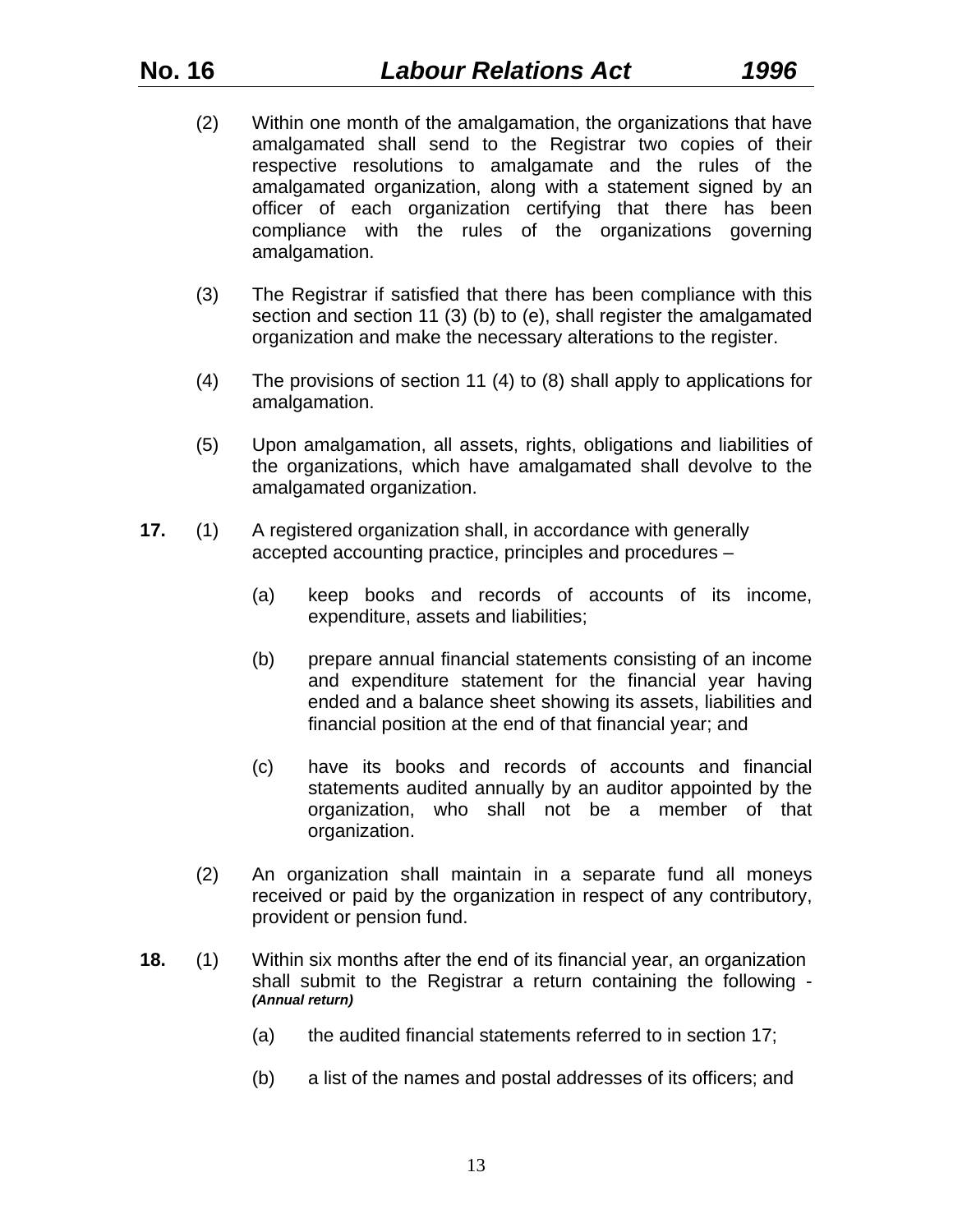- (c) the number of members of the organization.
- (2) Every member of the organization is entitled to receive free of charge a copy of the annual return and the organization shall deliver a copy to every member who requests it.
- (3) The Registrar shall give a copy of the annual return of an organization to any person on demand on the payment of the prescribed fee.
- **19.** Every organization shall keep, for at least three years *(Retention of documents)* 
	- (a) a list of its members;
	- (b) the minutes of its meetings; and
	- (c) used ballot papers.
- **20.** No person who has been convicted of any crime involving fraud or dishonesty shall, within five years of the date of such conviction, be an officer of an organization or a person employed in collecting the funds of an organization.
- **21.** (1) The registration and the certificate of registration of an organization shall be cancelled by the Registrar - *(Cancellation of registration*)
	- (a) at the request of the organization upon its dissolution, after making such inquiries as the Registrar considers necessary; or
	- (b) by order of the Industrial Relations Court, if the organization is unable to continue to function as a trade union or employers' organization for any reason that cannot be remedied.
	- (2) Whenever the Registrar reasonably believes that an organization is unable to continue to function as a trade union or employers' organization or has ceased to exist, he or she shall notify the organization in writing that cancellation of the registration is being considered, state the reasons and give the organization thirty days to show cause why its registration should not be cancelled.
- **22.** (1) Any person who is aggrieved by a decision of the Registrar made pursuant to this Part, may within thirty days of receiving written notification of the decision, apply in writing to the Registrar for a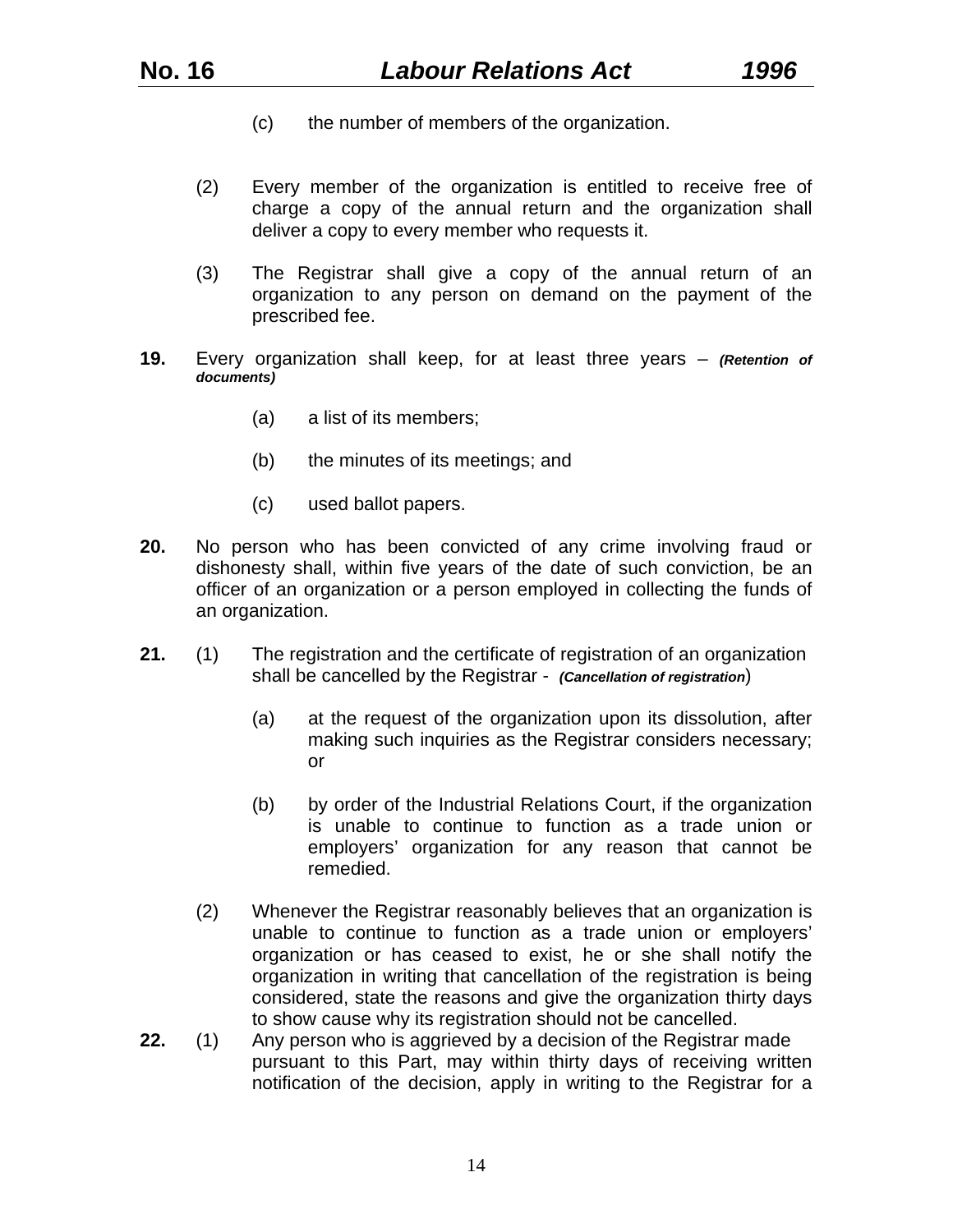statement of his or her reasons for the decision. *(Reasons for decisions)*

- (2) The Registrar shall, within thirty days of receipt of such application, furnish the applicant with a statement of reasons.
- **23.** (1) Upon the application of any member or officer of an organization, the Industrial Relations Court may make any order that it deems necessary to prevent or stop a contravention of any provision of the rules of the organization. *(Remedies)*
	- (2) Upon the application of a member or officer of an organization, the industrial Relations Court may make any order that it deems necessary to secure compliance with sections 17 and 18.
- **24.** (1) Any person who is aggrieved by a decision of the Registrar may, within sixty days of the date of the decision, appeal against the decision to the Industrial Relations Court. *(Appeals)*
	- (2) Any person who is aggrieved by the failure of the Registrar to make a decision within the time required by the Act may apply to the Industrial Relations Court for a decision.

### **PART IV – COLLECTIVE BARGAINING AND ORGANIZATION RIGHTS**

- **25.** (1) Where at least twenty per cent of *(Enterprise level bargaining)*
	- (a) employees of an employer at one or more workplaces; or
	- (b) a particular category or categories of employees of the employer having a significant community of interest, are members of a particular trade union or more than one acting jointly, the employer shall recognize that trade union of those trade unions for the purposes of collective bargaining.
	- (2) For the purposes of subsection (1), senior managerial staff shall not be considered employees.
	- (3) Where at least twenty per cent of senior managerial staff of an employer at one or more workplaces are members of a particular trade union or more than one acting jointly, the employer shall recognize that trade union or those trade unions for the purposes of collective bargaining.
	- (4) Where there is a dispute as the right of a trade union to be recognized for the purposes of collective bargaining, either party may refer the dispute to -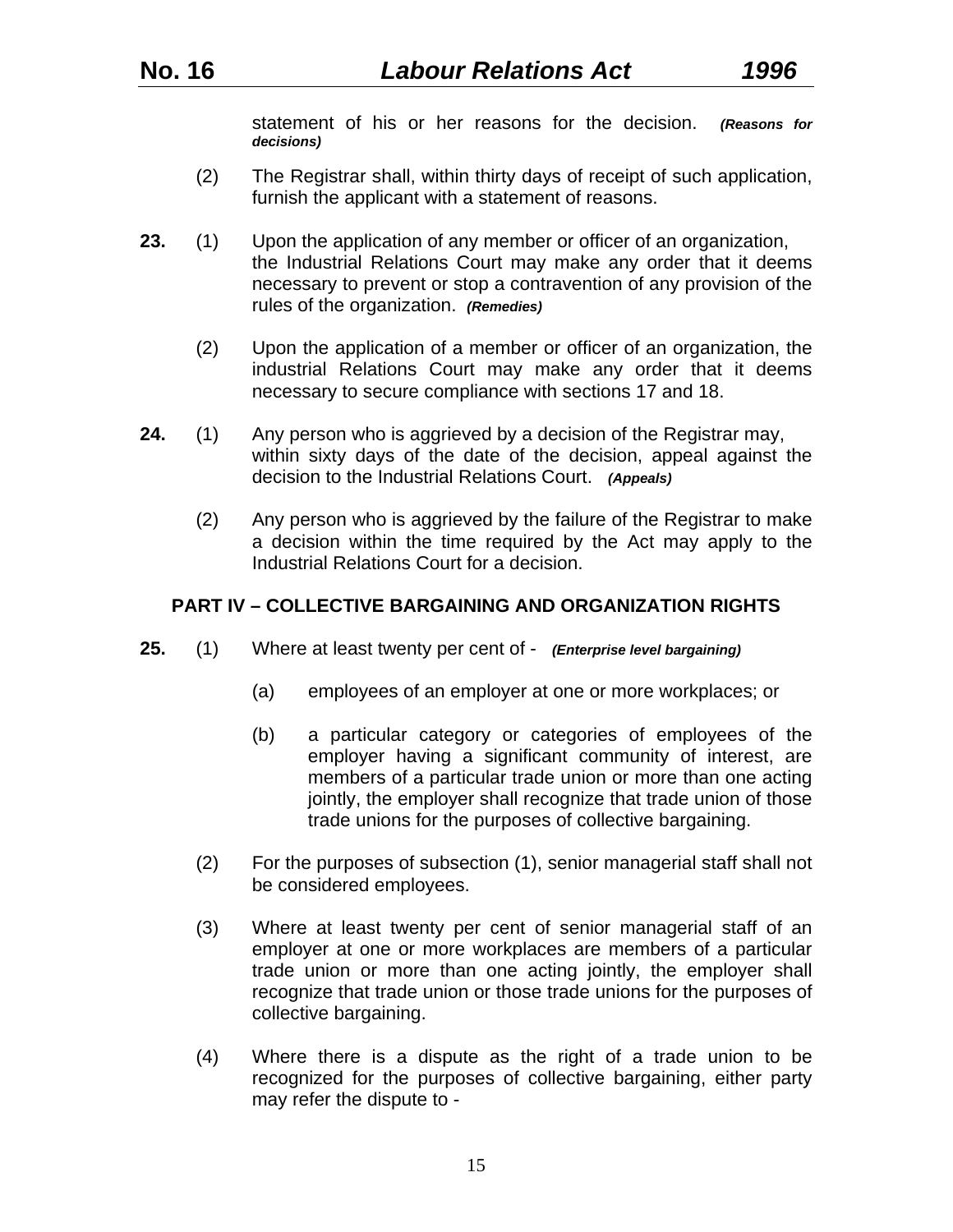- (a) the Industrial Relations Court where the employer is the Government, including any public authority or commercial enterprise in which the Government has a controlling interest;
- (b) the Principal Secretary responsible for labour in all other cases.
- (5) The Principal Secretary responsible for labour may make inquiries he or she deems necessary to determine the matter, and may require the parties to provide any further information.
- (6) Where a trade union has the right to be recognized for the purpose of collective bargaining, either party may give notice of collective bargaining and the collective bargaining shall take place within sixty days of the other party receiving the notice, unless the parties agree otherwise.
- **26.** (1) A trade union, or more than one acting jointly, representing employees in a sector, may request one or more duly authorized employers' organizations representing employers in that sector to enter into collective bargaining. *(Sectoral-level bargaining)*
	- (2) An employers' organization, or more than one acting jointly, representing employers in a sector, may request one or more duly authorized trade unions representing employees in that sector to enter into collective bargaining.
	- (3) The respondent organization, shall give the representing party a written reply within sixty days of receiving the request.
	- (4) Where one trade union, or more than one acting jointly, representing at least fifteen per cent of employees in a sector, has made a written request to enter into collective bargaining, and the employers' organization has failed to reply within sixty days or receiving the request, or has replied to the effect that the request has been refused, the trade union may apply in the prescribed form to the Minister requesting the establishment of an industrial council.
	- (5) Where one employers' organization, or more than one acting jointly, representing employers employing at least fifteen per cent of employees in a sector, has made a written request to enter into collective bargaining, and the trade union has failed to reply within sixty days of receiving the request, or has replied to the effect that the request has been refused, the employers' organization may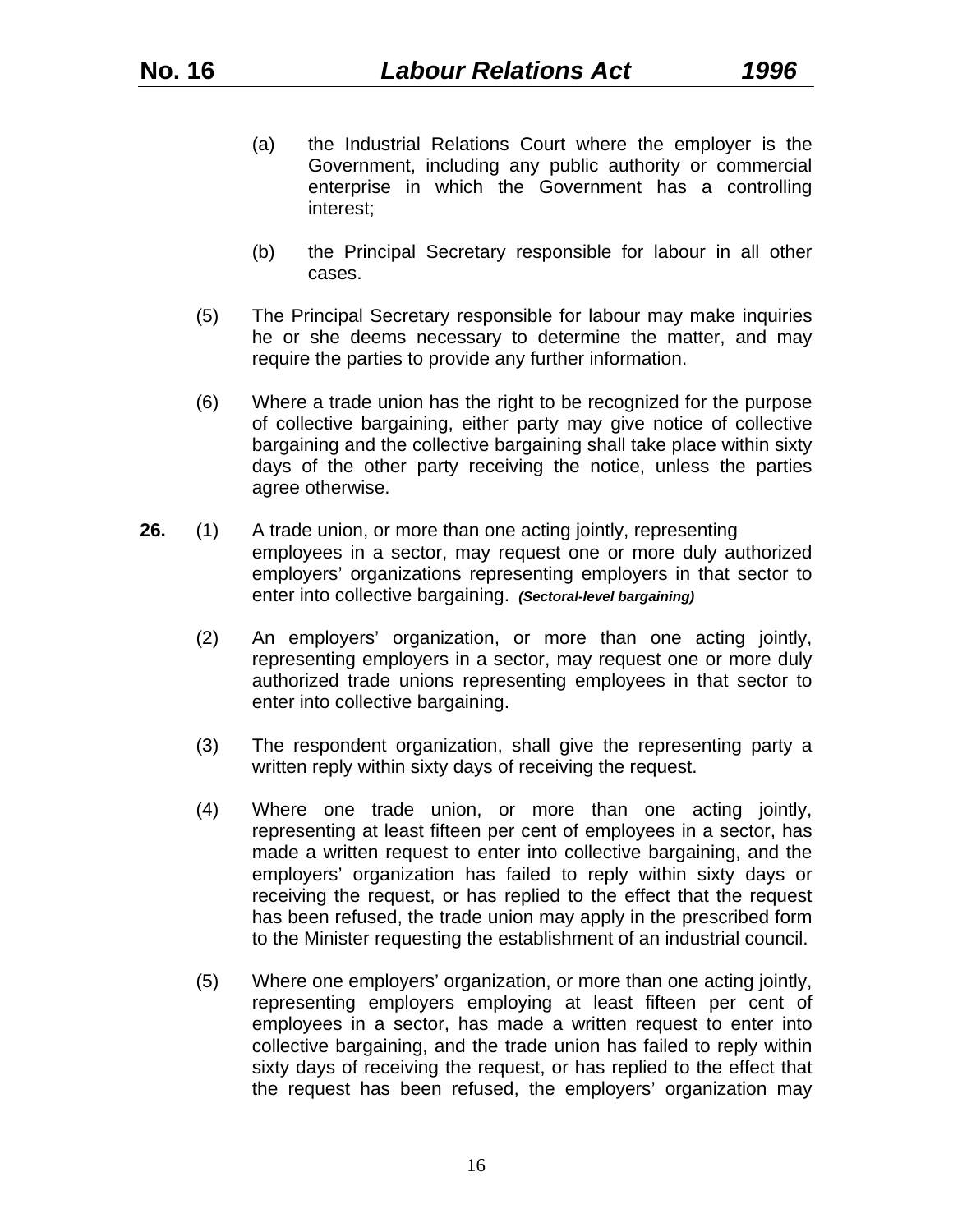apply in the prescribed form to the Minister requesting the establishment of an industrial council.

- 27. (1) If the Minister is satisfied that there has been compliance with section 26 (4) or (5), he or she may establish an industrial council. *(Establishment of Industrial Council)* 
	- (2) The Minister may require the parties to provide any further relevant information.
	- (3) The Minister shall notify the relevant parties of his or her decision within twenty-one days or receiving the application.
	- (4) A decision to establish an industrial council shall be published in the *Gazette* and in at least one newspaper in general circulation in Malawi, along with a description of the sector, the relevant parties, and an invitation to the other trade unions and employers' organizations in the sector to apply to participate in the council.
- **28.** (1) Subject to subsection (2), the members of an industrial council shall include - *(Composition of Industrial Council)*
	- (a) the organizations applying under section 26 (4) or (5) and the respondent organization;
	- (b) any other duly authorized organization representing employees or employers in the sector requesting admission to the Council, except where the Minister considers it inappropriate to include an organization in the Industrial Council due to the description of the sector or the fact that the organization is not sufficiently representative.
	- (2) An organization may apply to the Minister for an exemption from participating in the bargaining council on behalf of some or all of its members, based on the fact that effective collective bargaining is already taking place vis-à-vis those employers or trade union or that it is impracticable for that organization to be involved.
	- (3) An organization that has not been included in the Industrial Council or has been refused an exemption may apply to the Industrial Relations Court for a review of the decision within thirty days of receiving the decision of Minister.
- **29.** (1) Where an Industrial Council has been established, a first meeting of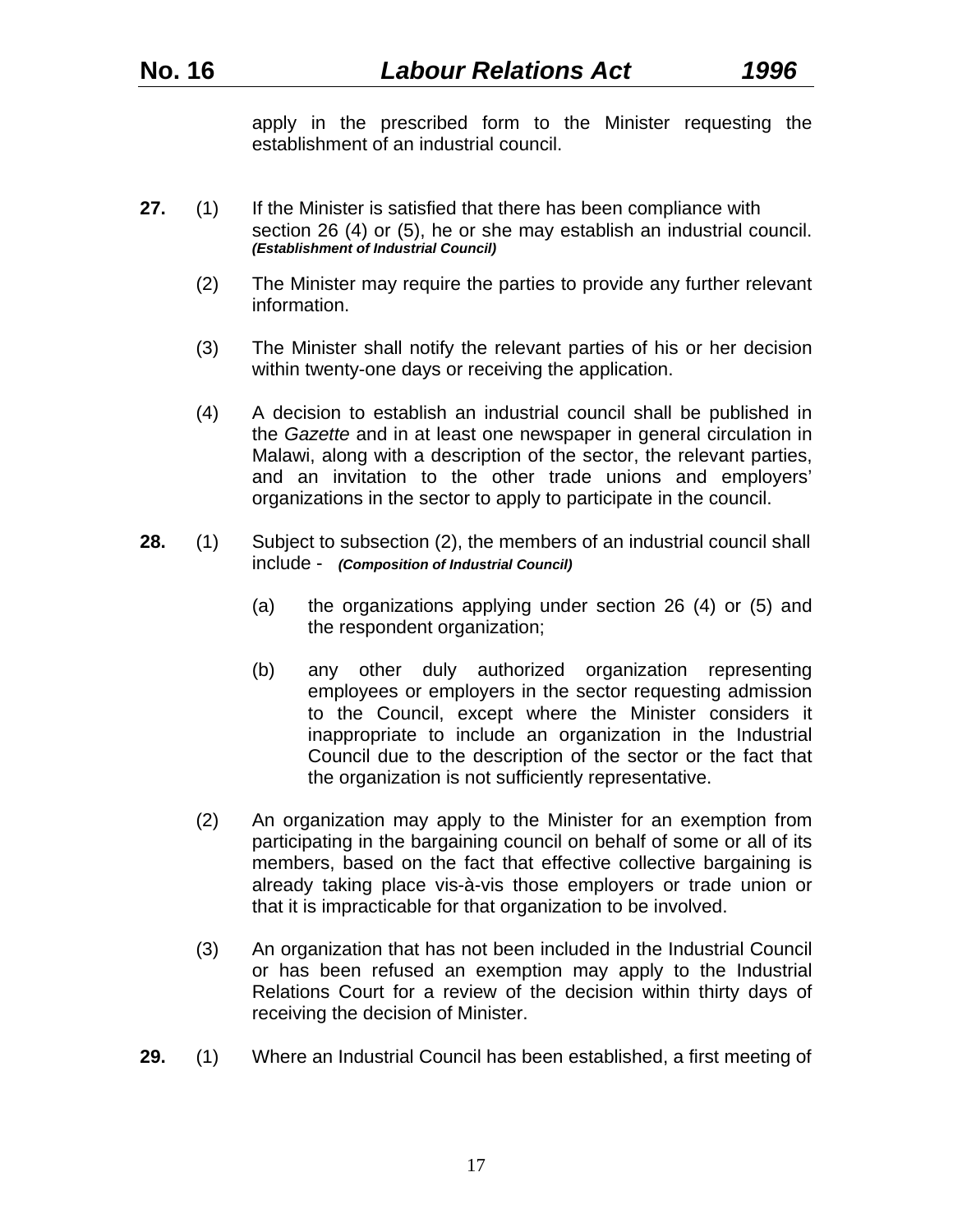the parties shall be convened by the Minister within sixty days of such agreement or establishment, unless the parties agree otherwise. *(Meeting of Industrial Council)* 

- (2) At the first meeting of the Industrial Council, the parties shall draw up an agreement to regulate the procedures of the Industrial Council.
- (3) The agreement referred to in subsection (2) shall provide for  $-$ 
	- (a) the appointment of representatives of the parties to the Industrial Council, half of whom shall represent the trade unions and the other half the employers' organization that are party to the Industrial Council;
	- (b) the manner in which decisions are to be made; and
	- (c) the admission of additional trade unions and employers' organizations as parties to the Industrial Council.
- (4) The parties shall meet once a year, unless the parties agree otherwise.
- **30.** The functions of the industrial council may include any matters agreed by the parties, including - *(Functions of Industrial Councils)* 
	- (a) negotiating wages and conditions of employment;
	- (b) the establishment of dispute resolution machinery;
	- (c) the development of an industrial policy for the industry concerned.
- **31.** All parties to the negotiation of a collective agreement shall bargain in good fait and make every reasonable effort to conclude a collective agreement. *(Duty to negotiate in good faith)*
- **32.** (1) A collective agreement shall *(Terms of collective agreements)* 
	- (a) be in writing and signed by the parties to the agreement;
	- (b) contain the date on which it is to become effective;
	- (c) contain procedures for the avoidance and settlement of disputes arising out of the interpretation, application and administration of the agreement, which may include a reference to conciliation or arbitration; and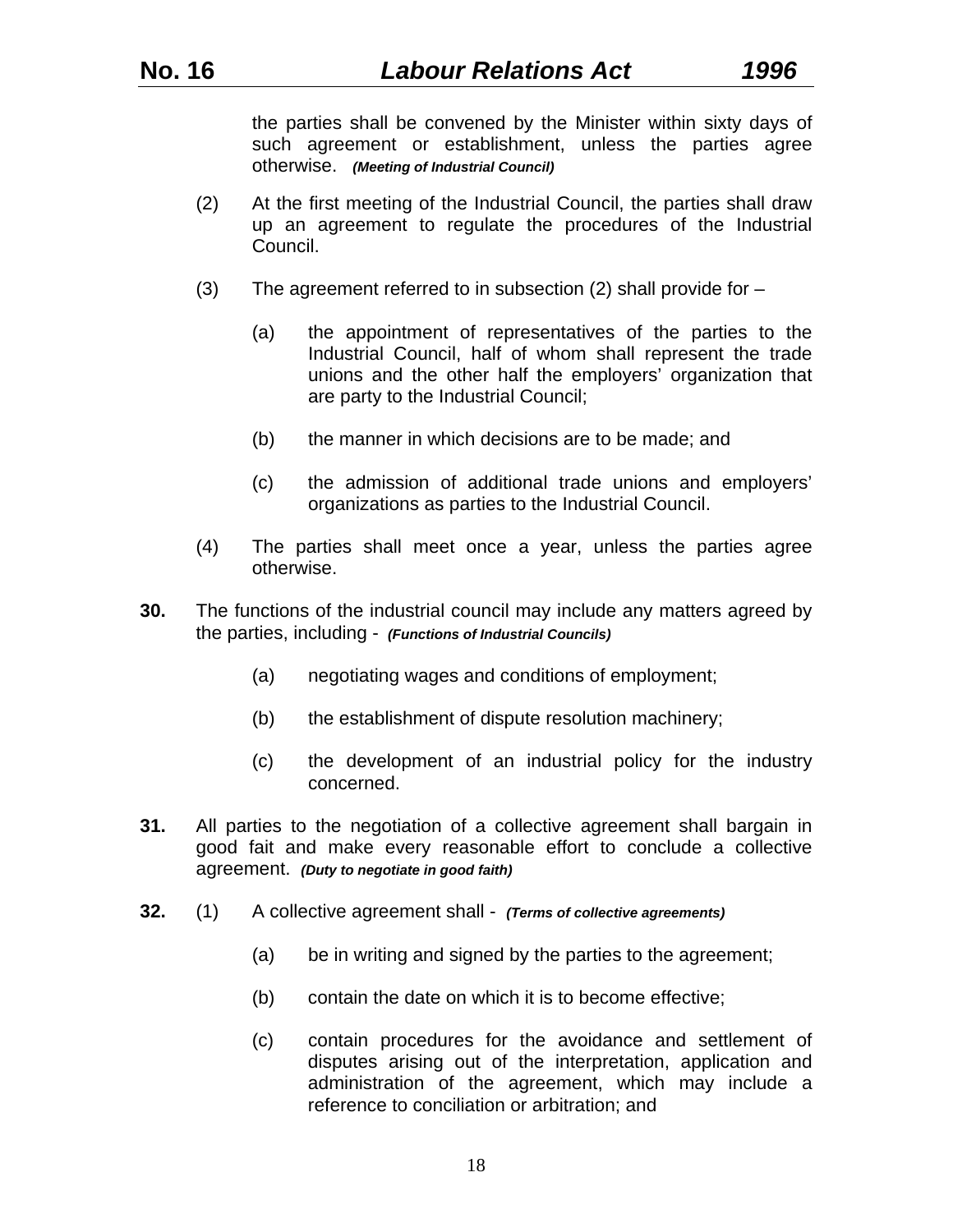- (d) provide for such other matters as may be agreed between the parties.
- (2) To provisions of collective agreements shall not be less advantageous to employees than the provisions of this Act or regulations made thereunder or any other written law.
- **33.** (1) A collective agreement shall be binding upon  *(Enforceability of collective agreements)* 
	- (a) the parties to the agreement;
	- (b) the employees who are or become members of a trade union party to the agreement to the extent that the agreement relates to them;
	- (c) the employers who are or become members of an employers' organization party to the agreement to the extent that the agreement relates to their employees.
	- (2) The terms of the collective agreement shall be deemed to be incorporated into the employment contract of each employee who is covered by the collective agreement.
	- (3) Nothing in this Part shall affect the validity of a collective agreement in force immediately prior to the coming into force of this Act, and such agreement shall remain in force until it expires or is replaced by another collective agreement.
- **34.** The parties to a collective agreement shall deposit a copy of the collective agreement with the Registrar. *(Submission of collective agreements)*
- **35.** (1) An employer shall no deny any officer or authorized representative of a trade union such access to the employer's premises as is reasonable and necessary for the lawful activities of the trade union. *(Access to employer's premises)* 
	- (2) In granting access, an employer may impose reasonable conditions as to time and place -
		- (a) to avoid undue disruption of operations; or
		- (b) in the interest of safety.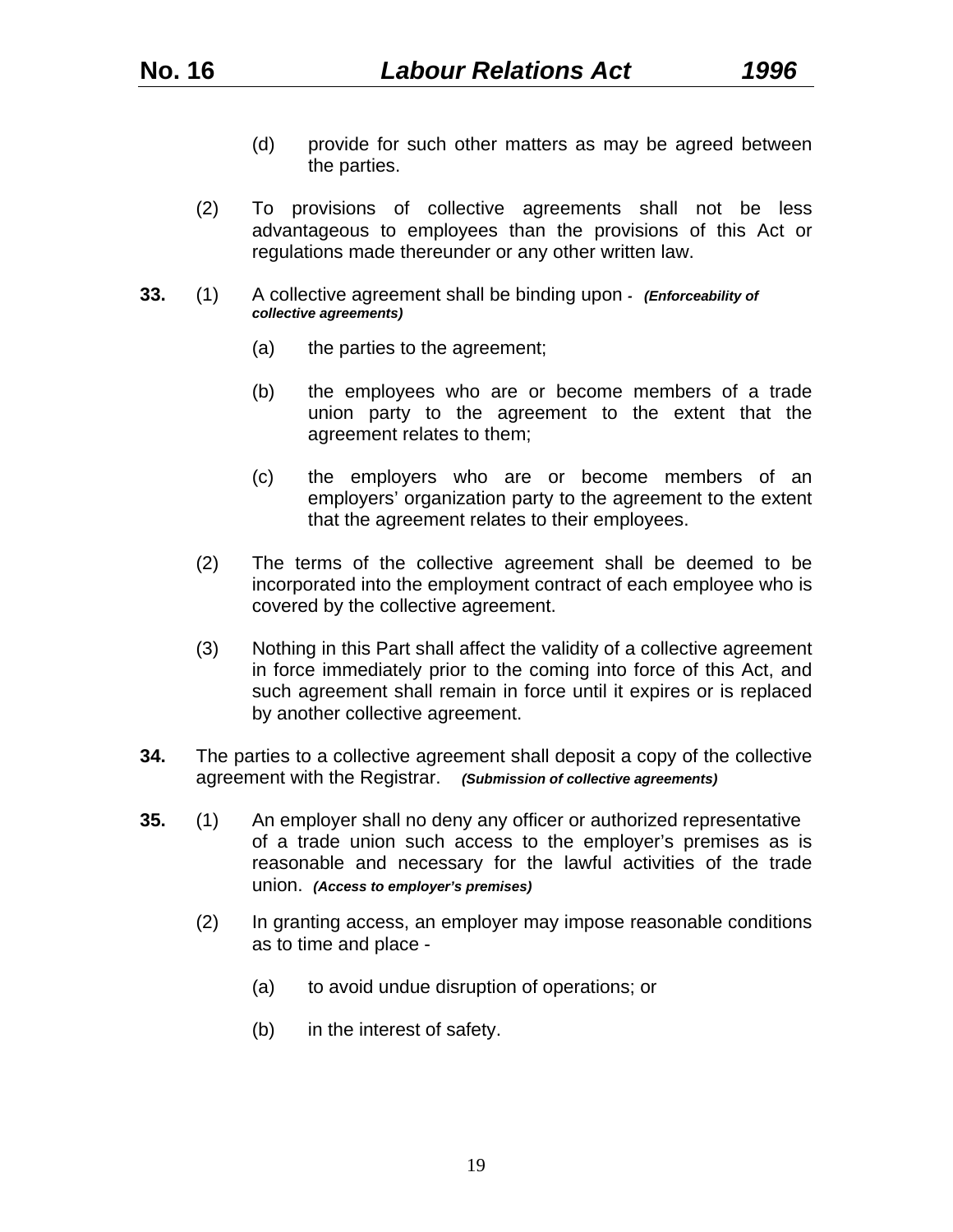- (3) Prior to granting access, an employer may require the officer or trade union representative requesting access to provide proof of his or her identity and credentials
- **36.** (1) An employee who is a member of a trade union may submit directly to his or her employer, or through his or her trade union, written authorization for the periodic deduction from the employee's wages of subscriptions payable to that trade union. *(Trade Union Subscription)*
	- (2) An employee may revoke the authorization by giving one month's written notice to the employer and the trade union.
	- (3) An employer shall make the authorized deductions of subscriptions and shall promptly remit the funds collected to the trade union, along with -
		- (a) a list of the names of employees from whom wage deductions of subscriptions have been made on behalf of that trade union; and
		- (b) a detailed account of the amount collected and remitted.
	- (4) Nothing in this section shall prevent an employer and a trade union from agreeing on reasonable fee for the services of deducting trade union subscriptions.
- **37.** (1) An employee who is an officer of a trade union is entitled to take reasonable time off during working hours for the purposes of carrying out trade union activities. *(Leave for trade union activities)* 
	- (2) An employee who is an officer of a trade union is entitled to take a reasonable leave of absence for training and secondment purposes related to trade union activities.
	- (3) Where a dispute arises as to the entitlement to and conditions of leave under subsection (1) or (2) the matter shall be referred to the Industrial Relations Court for determination.
- **38.** (1) Whenever an employer is engaged in collective bargaining with a trade union, the employer shall disclose to the trade union all relevant information so as to allow the trade union to engage effectively in such collective bargaining. *(Disclosure of information)* 
	- (2) Without limiting the generality of subsection (1), when a party to collective bargaining alleges financial incapacity as a ground for inability to agree to any terms or conditions or alternations thereof,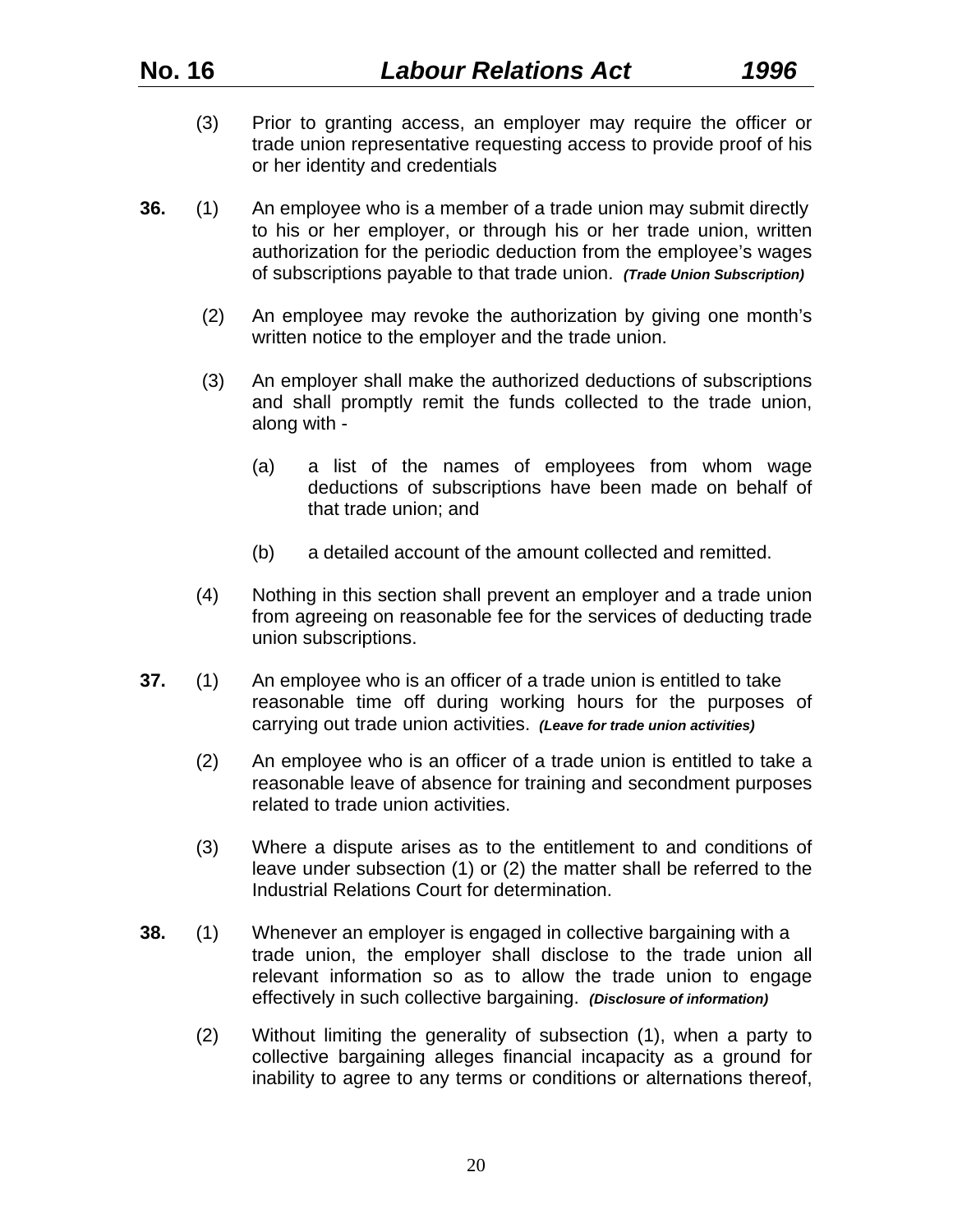such party shall fully disclose to the other party its financial position, including all relevant accounting documents.

- (3) A party shall not be required to disclose
	- (a) information that is legally privileged;
	- (b) information that constitutes an invasion of privacy of an employee, without the consent of that employee;
	- (c) trade or commercial secrets.
- (4) Any information disclosed for the purpose of collective bargaining, which is not publicly available shall be treated as confidential by the party receiving the information and shall not be disclosed to any third party without the prior consent of the party providing the information.
- (5) Parties to the negotiation of a collective agreement shall not make any false or fraudulent misrepresentations in regard to masters relevant to the negotiations.
- **39.** (1) If a business or part of it is sold, leased, transferred or otherwise disposed of - *(Successor nights and obligations)* 
	- (a) the purchaser, lessee or transferee, as the case may be, in bound by all the proceeding under this Act that were commenced before the date of the disposition; and
	- (b) if a collective agreement is in force, it continues to bind the purchaser, lesser or transferee, as the case may be, to the same extents as if it had been signed by the purchaser, lessee or transferee.
	- (2) Where a dispute arises regarding the application of this section, an effected party may apply to the Industrial Relations Court for a determination of the matter.
	- (3) In determining a dispute under this section, the Industrial Relations Court shall determine the rights, privileges and duties that have been acquired or retained in the light of the new circumstances.
- **40.** An employee has the right to be assisted by a representative of his or her choice, including an officer of an unregistered trade union, in an individual grievance or disciplinary matter.. *(Right to choose representative)*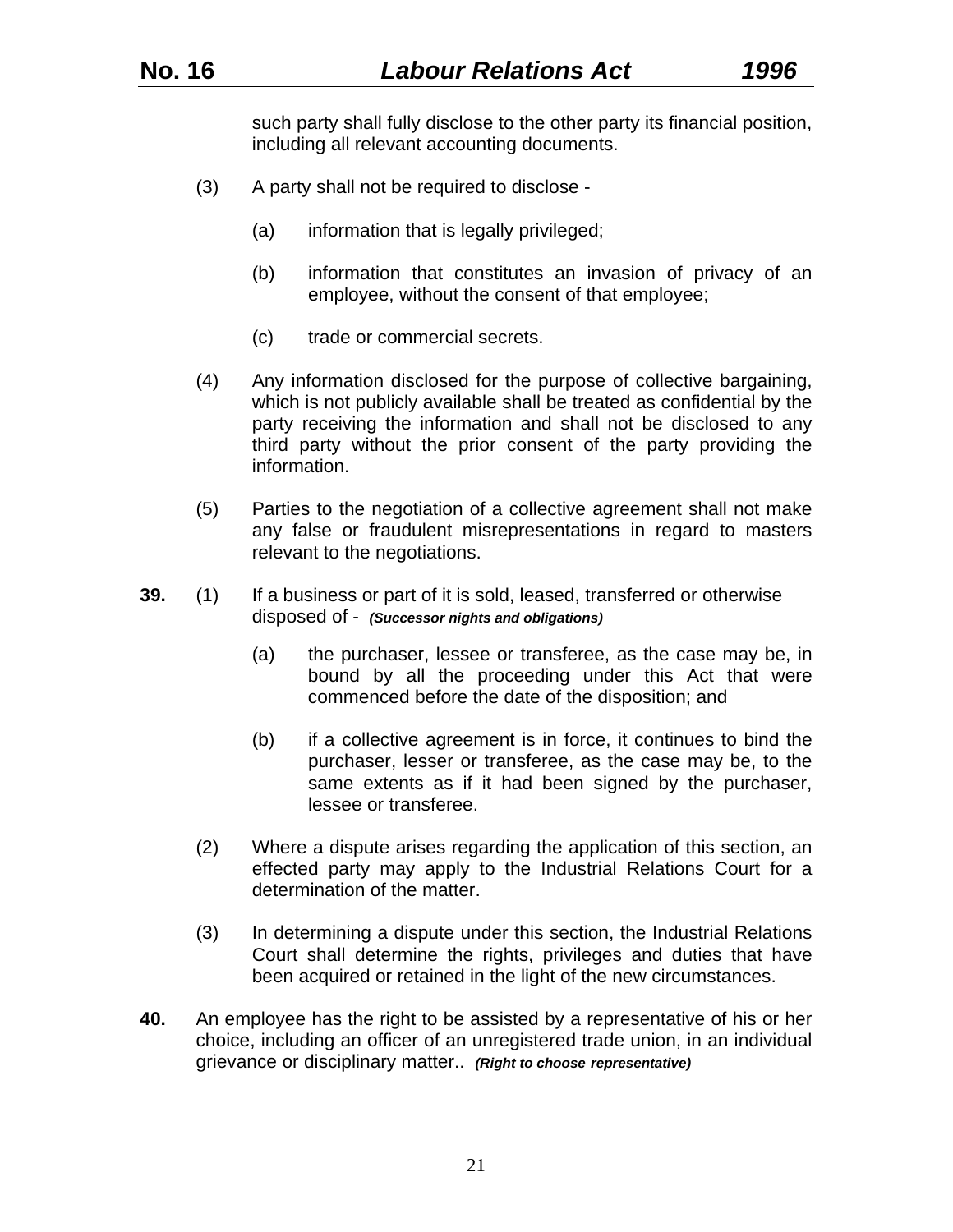- **41.** (1) Twenty-four months from the coming into force of this Act, the Council shall review the percentages set out in section 25 and 26, and may make recommendations to the Minister for the revision of the percentages. *(Review of threshold)*
	- (2) Subject to subsection (3), the Minister may, on the recommendation of the Council, by notice published in the Gazette, amend the percentages set out in sections 25 and 26.
	- (3) The percentages set out in sections 25 and 26 shall not be increased to more than forty percent.

## **PART V – DISPUTE SETTLEMENT**

- **42.** In this Part, "dispute" means any dispute or difference between an employer or employers' organization and employees or a trade union, as to the employment or non-employment, or the terms of employment, or the conditions of labour or the work done, of any person, or generally regarding the social or economic interests of employees.
- **43.** (1) Any dispute, whether existing or imminent, may be reported to the Principal Secretary responsible for labour by, or on behalf of, any of the parties to the dispute. *(Definition of Dispute)* 
	- (2) Every party reporting a dispute shall send a copy of such report to the other party to the dispute.
	- (3) The Principal Secretary a dispute responsible for labour shall acknowledge in writing the reception of any report within seven days.
- **44.** (1) If a dispute is reported to the Principal Secretary responsible for labour and he or she is satisfied that the dispute settlement procedures established in a collective agreement covering the parties to the dispute have been exhausted, unless all parties have consented to waive those procedures, the Principal Secretary responsible for labour or any person authorized by him or her to do so that endeavour to conciliate the parties, subject to subsection  $(2).$ 
	- (2) Where one of the parties to the dispute is the Government, including any public authority or commercial enterprise in which the Government has a controlling interest, the parties shall agree upon a conciliator, who shall endeavour to conciliate the parties.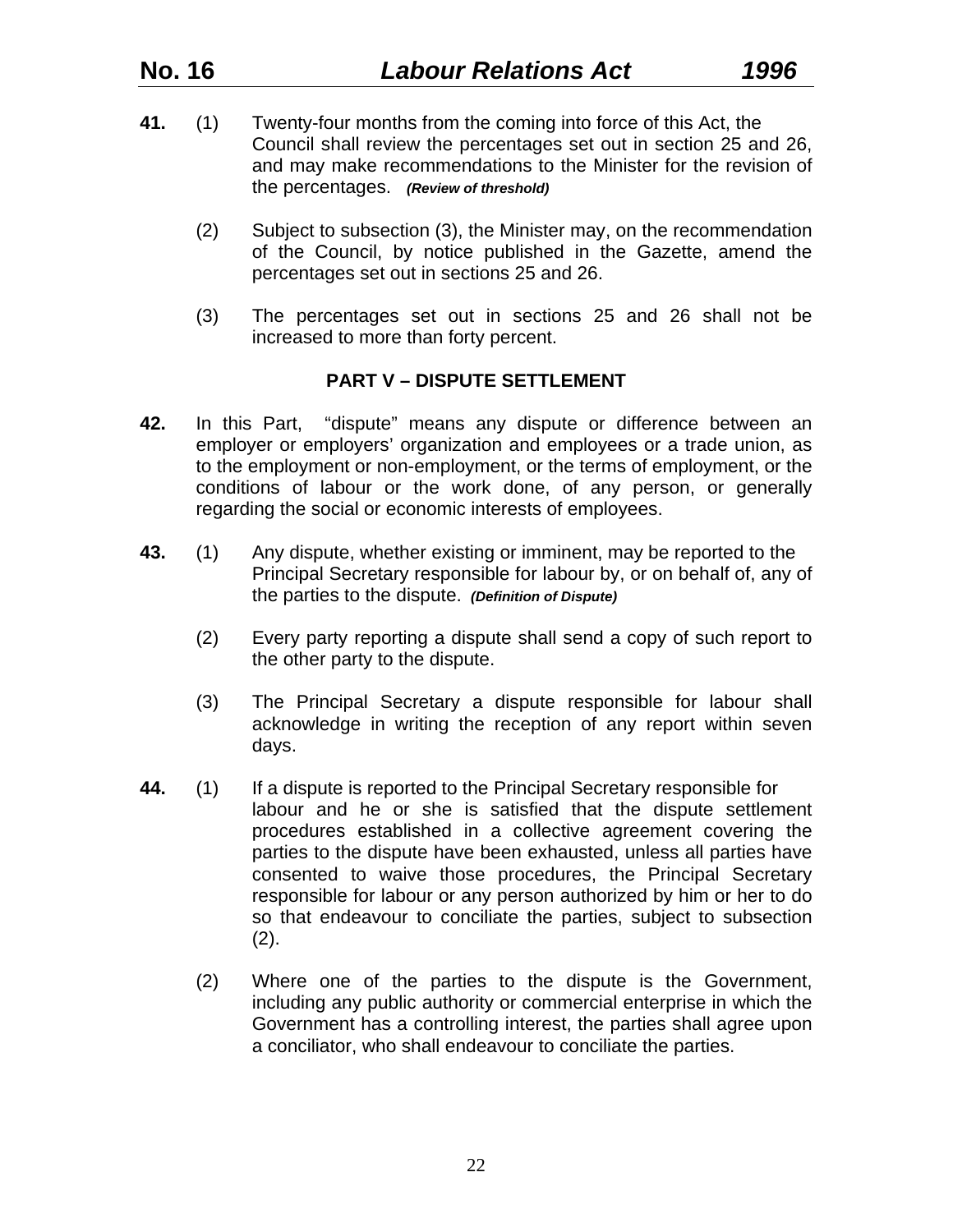- (3) Where the parties are not able to agree on a conciliator under subsection (2) within seven days of the dispute being reported, the Industrial Relations Court shall, on the application of either party designated an independent arbitrator.
- (4) The conciliation under subsections (1) and (2) shall be completed within twenty-one days of the receipt of the report, unless the parties to the dispute agree to extend the time.
- (5) A dispute shall be deemed to be unresolved if a party fails to attend of the parties fail to reach agreement on the settlement of the dispute within the time prescribed in subsection (4).
- (6) Where a settlement of the dispute has been effected pursuant to this section, it shall be recorded in writing and signed by the parties and the conciliator or arbitrator, as the case may be.
- (7) The settlement agreement referred to in subsection (6) shall become binding on the parties on the date it is signed, unless the agreement states otherwise.
- **45.** (1) If a dispute is unresolved and concerns *(Unresolved disputes)*
	- (a) the interpretation or application of any statutory provision or any provision of a collective agreement or contract of employment; or
	- (b) an essential service;

either party to such dispute, or the Principal Secretary responsible for labour in the case of paragraph (b), may apply to the Industrial Relations Court for determination of the dispute.

- (2) If a dispute is unresolved and concerns matters other than those referred to in subsection (1) -
	- (a) where the parties to the dispute agree, the dispute shall be referred to the Industrial Relations Council for determination; or
	- (b) either or both parties may give notice in accordance with section 46 (3) that they intend to strike or lockout.
- (3) If there is a question as to whether an unresolved dispute is covered under subsection (1) or (2) either party of the Principal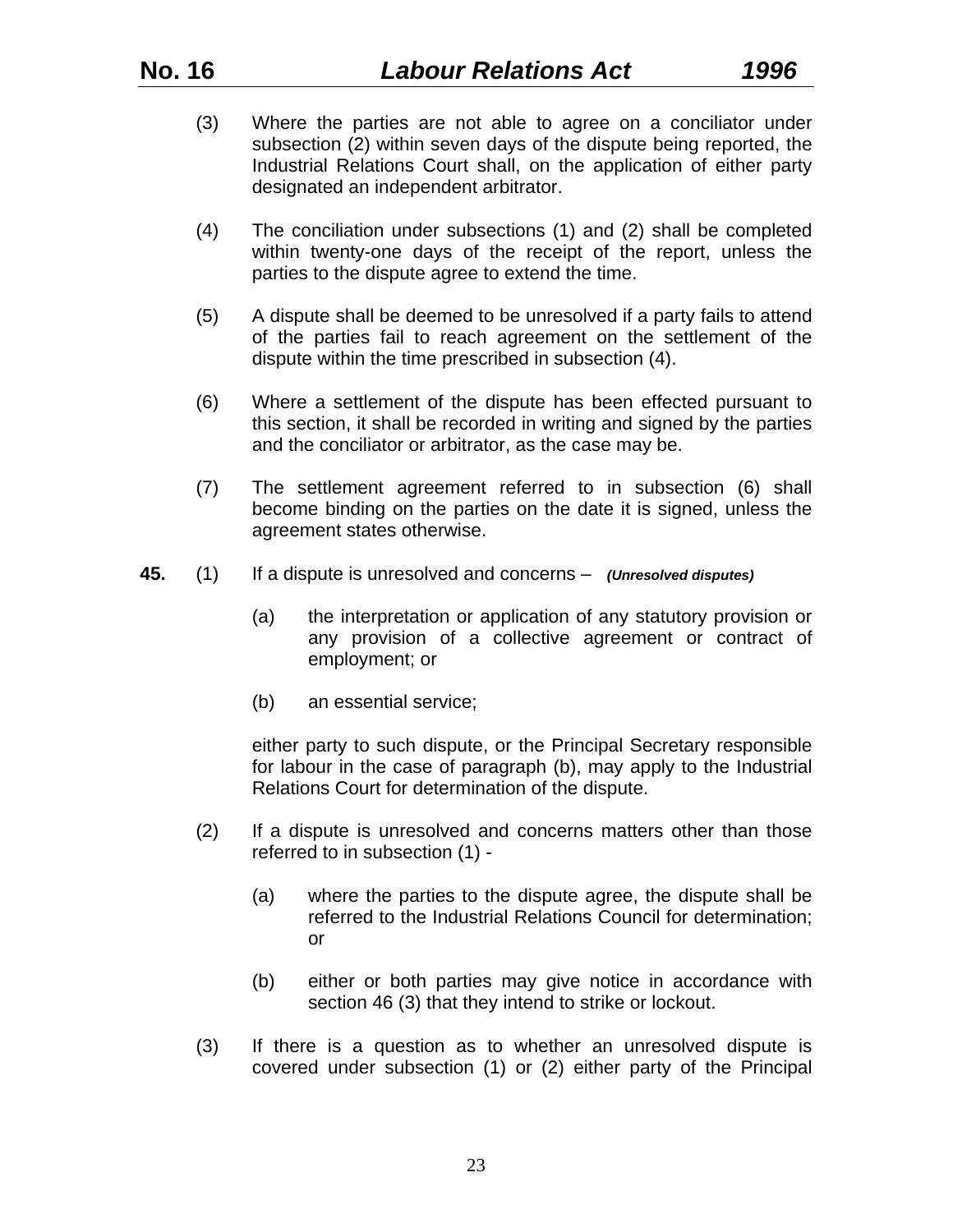Secretary responsible for labour may apply to the Industrial Relations Court for a determination.

- (4) In an application under subsection (3), the Industrial Relations Court shall determine the question in a summary manner, whether or not by way of hearing witnesses.
- (5) Subject to section 65 (2), the decision of the Industrial Relations Court shall be final.
- **46.** (1) Subject to subsection (2) and (3), where there is an unresolved dispute under section 45 either party may take action by way of a strike or lockout anytime after the dispute is deemed to be unresolved. *(Strike or lockout procedures)* 
	- (2) A party may not take action by way of strike or lockout if
		- (a) the procedures set out in section 44 have not been complied with; or
		- (c) the dispute has been referred for determination under section 45 (1) or section 45 (2) (a).
	- (3) A party to a dispute intending to strike or lockout, shall give notice in writing to the other party and the Principal Secretary responsible for labour at least seven days before taking such action.
- **47.** (1) An employer or employee carrying on or engaged in an essential service shall not strike or lockout in connexion with any such essential service. *(Strike or lockout in essential services)* 
	- (2) The Minister may at any time apply to the Industrial Relations Court for a determination as to whether a threatened or actual strike or lockout involves an essential service.
	- (3) On an application under subsection (2), the Industrial Relations Court may, if it deems appropriate, enjoin the action concerned, subject to section 54.
- **48.** Where action in pursuance of a strike or lockout takes place in conformity with this Act - *(Status of collective agreement and employment contract)*
	- (a) The provisions of a collective agreement, if any, between the parties shall not be deemed to have been breached by reason only of such action;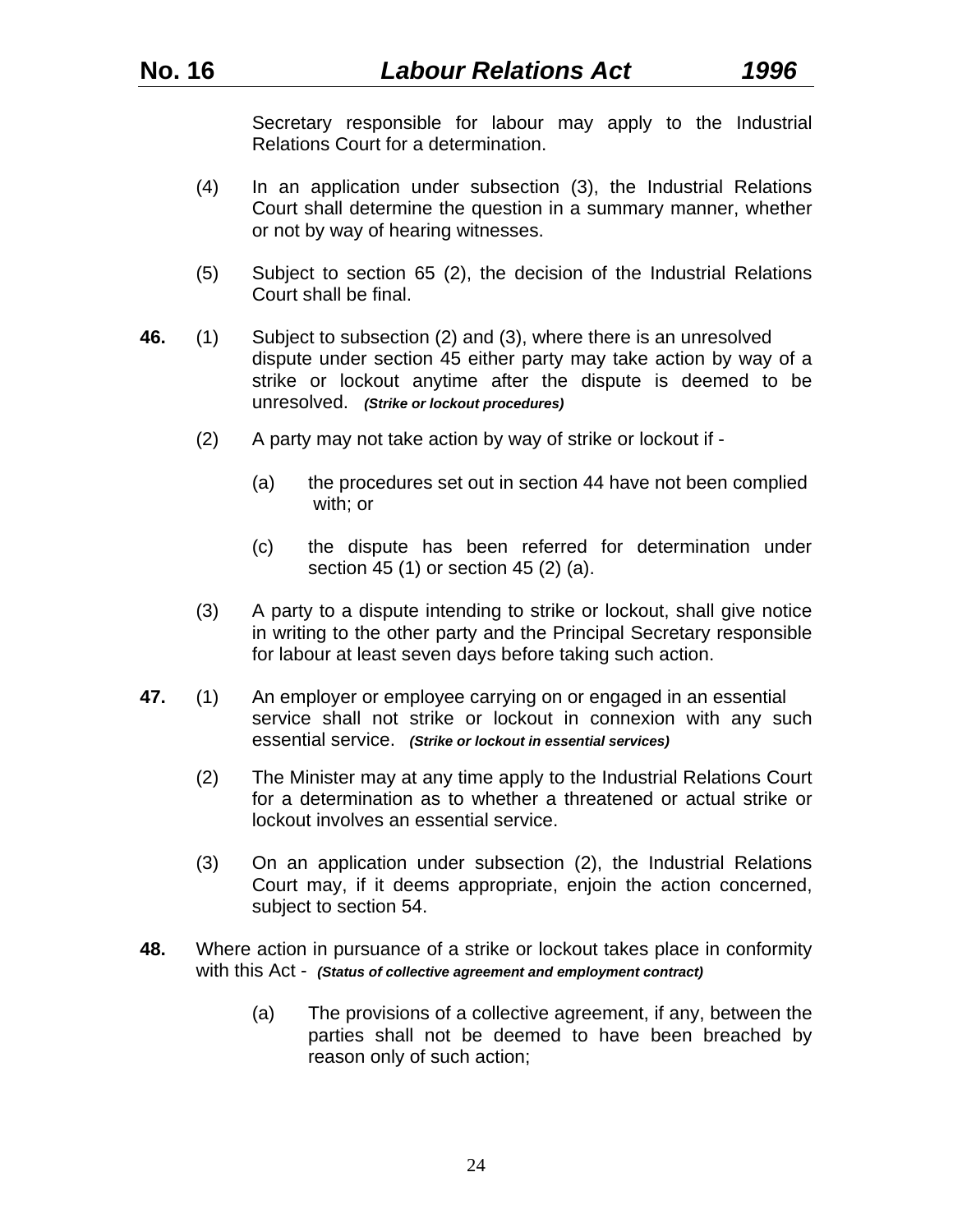- (b) the contract of employment with respect to each employee involved in the strike or lockout shall not be deemed to have been breached by reason only of such action.
- **49.** No civil proceedings shall be brought against any employee, employer, organization or federation of organizations, or officer or member of such organizations, in respect of any strike or lockout in conformity with this Act, or any act not constituting a criminal offence committed by such person or organization in furtherance of such strike or lockout. *(Civil immunity)*
- **50.** (1) If an employee who has participated in a strike in conformity with this Act or who has been locked out by his or her employer, presents himself or herself for work after the end of the strike or lockout, the employer shall, within a reasonable period, reinstate such employee in the employment that he or she held immediately prior to the strike or lockout, unless material changes to the employers' operations have resulted in the abolition of such employment. *(Right to return to employment)* 
	- (2) Nothing in this section exempts am employer from ensuring that any termination of employment satisfies the requirements of the Employment Act.
- **51.** (1) An employer shall not employ a person to perform the work of an employee participating in a strike or who is locked out, unless such work is necessary to maintain minimum maintenance services. *(Temporary replacement of labour)*
	- (2) For purposes of subsection (1), where minimum maintenance services are not defined in the collective agreement between the parties, they shall be those services the interruption of which would result in material damage to a working area or machinery.
- **52.** An employee has the right to refuse to do any work normally done by an employee or employees who are on strike or lockout, except in the case of an essential service. *(Refusal to do strikers' work)*
- **53.** (1) Where such presence is in furtherance of a lawful strike or a lockout, it shall be lawful for a person to be at or near his or her place of work or former place of work or a place of business of the employer or former employer for the purposes of peacefully communicating information peacefully persuading any one – *(Peaceful picketing)* 
	- (a) not to enter that place of work or business;
	- (b) not to work;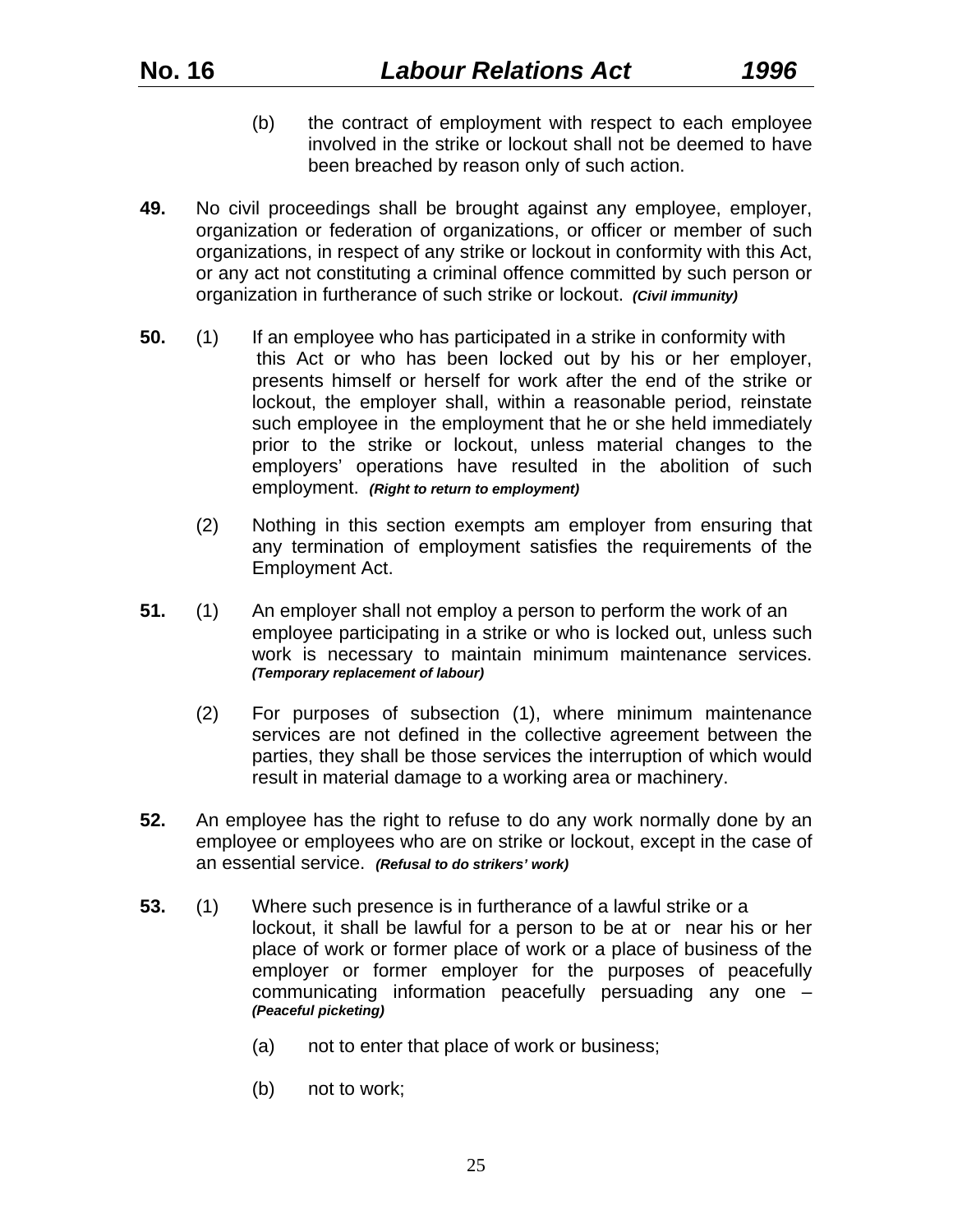- (c) not to do business with that employer.
- (2) The right contained in subsection (1) shall extend to any officer or a trade union or employers' organization whose members are acting in furtherance of such strike or lockout.
- **54.** (1) A party to a dispute may apply to the Industrial Relations Court alleging a violence of sections 46 to 53. *(Injunction in respect of strike or lockout)*
	- (a) the application for an injunction has been served on the other parties to the proceedings;
	- (b) Service has been effected at least forty-eight hours before the hearing of the application, save where the Industrial Relations Court is satisfied that the acts in question would endanger the life, safety or health of any person; and
	- (c) The other parties have been afforded a reasonable opportunity to be heard.

#### **PART VI – TRIPARTITE LABOUR ADVISORY COUNCIL**

- **55.** (1) The Minister shall appoint a Tripartite Labour Advisory Council (in this Part otherwise referred to as the "Council") consisting of – *(Establishment of the Council)* 
	- (a) four persons appointed by the Minister;
	- (b) four persons nominated by the most representative trade union or trade unions and appointed by the Minister;
	- (c) four persons nominated by the most representative organizations or organizations of employers and appointed by the Minister.
	- (2) At least one woman shall be nominated under each of subsection (1) (a), (b) and (c).
	- (3) Any vacancies on the Council shall be filled by the Minister in accordance with subsection (1).
- **56.** (1) One of the members appointed pursuant to section 55 (1) (a) shall be appointed Chairperson of the Council. *(Officers of Council)*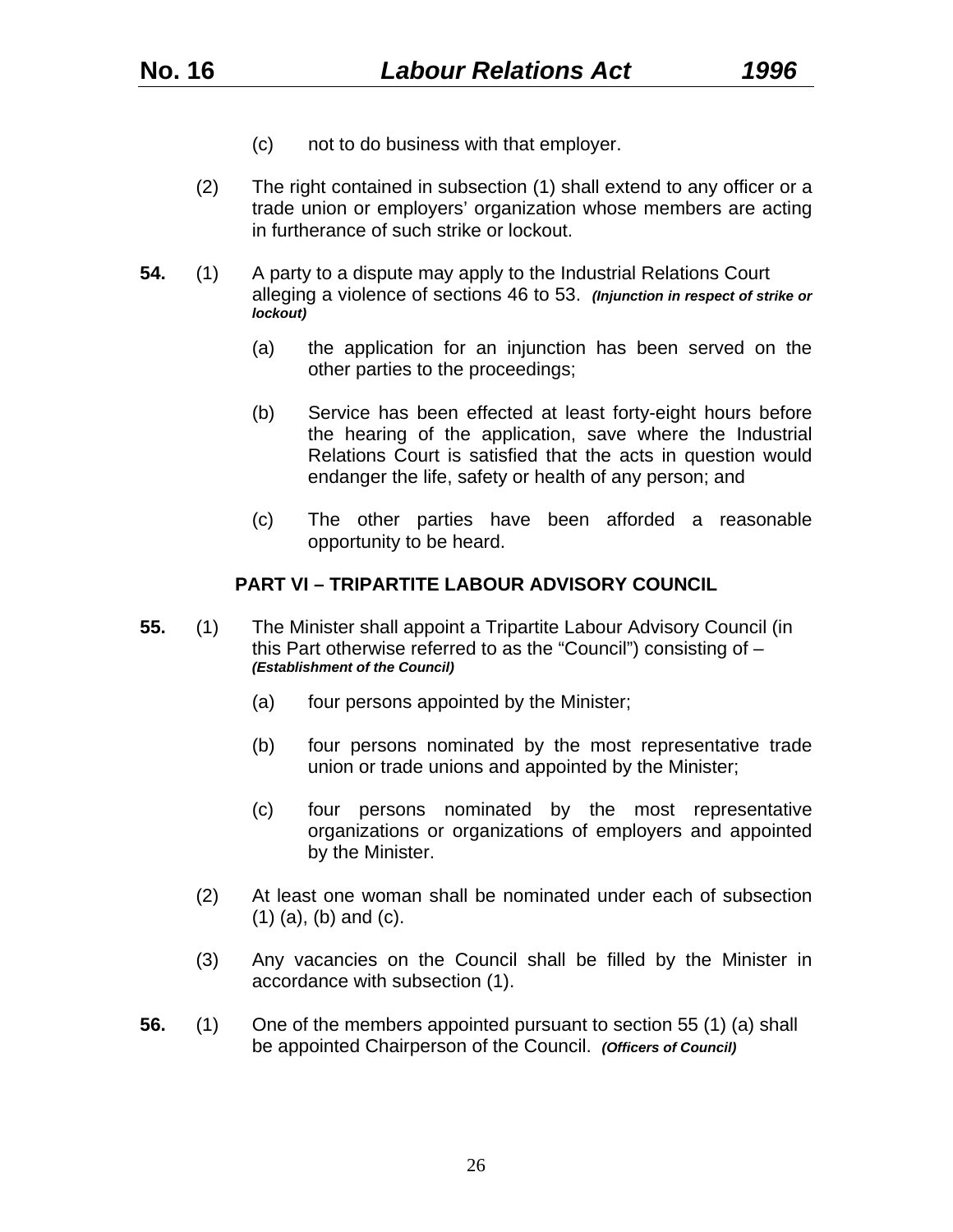- (2) In the absence of the Chairperson, one of the members appointed pursuant to section 55 (1) (a) shall at as Chairperson.
- (3) An officer of the Ministry of Labour shall be appointed as Secretary of the Council.
- **57.** Members of the Council shall be appointed for a term of three years and shall be eligible for reappointment. *(Term of office)*
- **58.** (1) The council shall advise the Minister on all issues relating to labour and employment, including the promotion of collective bargaining, the labour market, human resources development and the review of the operation and enforcement of the Act and any other Act relating to employment. (*Functions of the Council)* 
	- (2) The Council shall also advise the Minister with respect to matters concerning the activities of the International Labour Organization, including the following -
		- (a) Government replies to questionnaires concerning items on the agenda of the International Labour Conference and Government comments on proposed texts to be discussed by the conference;
		- (b) proposals to be made to the competent authorities in connexion with submission of Conventions and Recommendations pursuant to Article 19 of the Constitution of the International Labour Organization.
		- (c) the re-examination at regular intervals of authorities in connexion with submission of the Conventions and Recommendations to to which effect has not yet been given by Malawi, and consideration of what measures might be taken to promote their implementation or ratification;
		- (d) questions arising out of reports to be made to the International Labour Office pursuant to Article 22 of the constitution of the International Labour Organization;
		- (e) proposals for the denunciation of ratified labour conventions.
- **59.** (1) The Council shall meet at least once a year. *(Meetings of the council)* 
	- (2) Meetings of the council shall be convened by the Chairperson as directed by the Minister or at the request of any five members of the Council.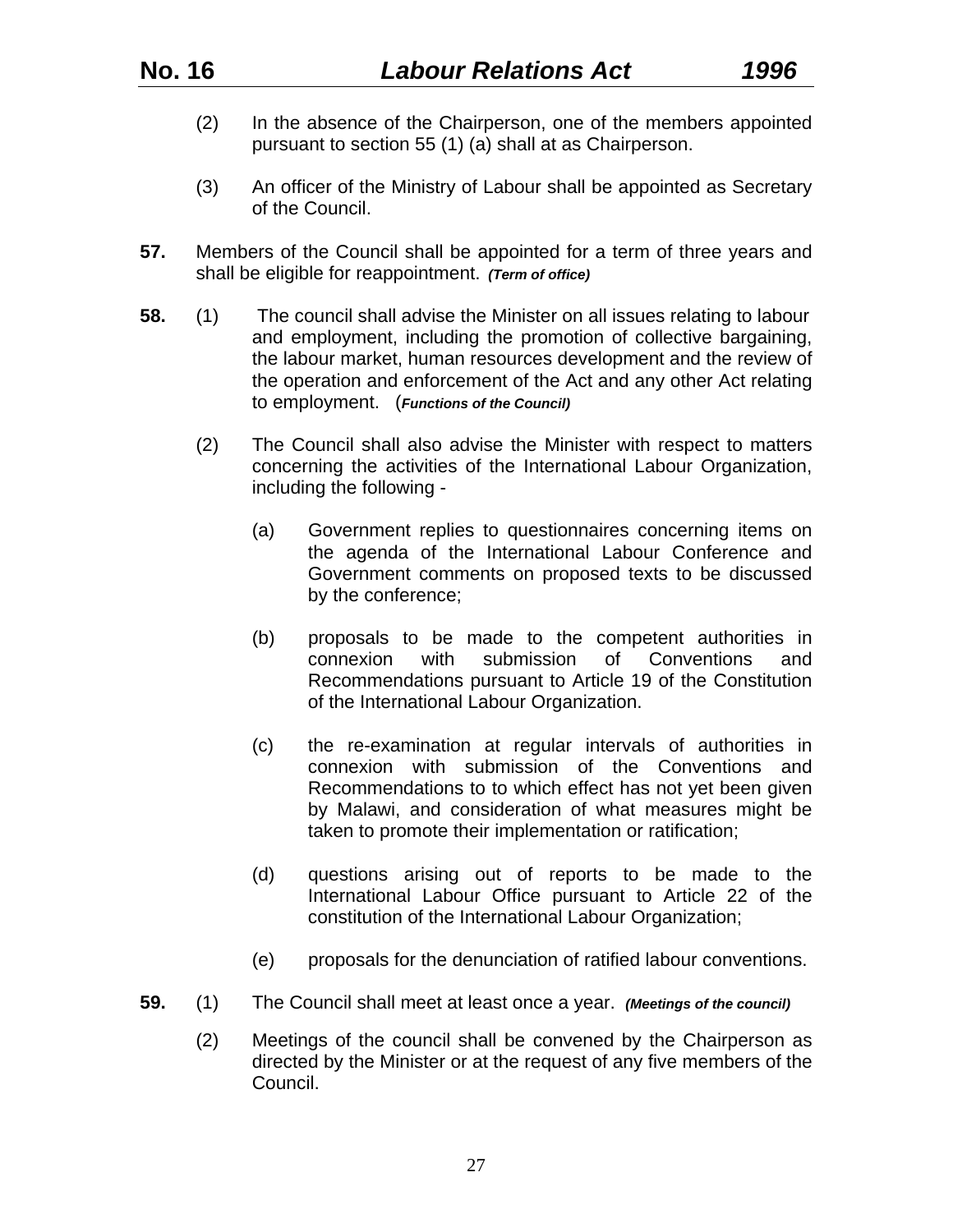- **60.** Three members of the Council shall constitute a quorum, as long as one representative from each of the Government, trade unions and employers' organizations is present*. (Quorum)*
- **61.** (1) The council may regulate its own procedure. *(Procedure)*
	- (2) The Council may establish standing or adhoc committees to assist it.
	- (3) For the purpose of subsection (2), the council may invite nonmembers to sit on the committees of the council in an advisory capacity.
- **62.** The members of the Council shall be paid allowances and reimbursed reasonable expenses, as prescribed by the Minister. *(Allowances and Expenses)*

#### **PART VII - THE INDUSTRIAL RELATIONS COURT**

- **63.** The Industrial Relations court shall be constituted and operated in accordance with this Act*. (Constitution and operation of the Industrial Relations Court Jurisdiction)*
- **64.** The Industrial Relations Court shall have original jurisdiction to hear and determine all labour disputes and disputes assigned to under this Act or any other written law.
- **65.** (1) Subject to subsection (2), decisions of the industrial Relations Court, shall be final and binding. *(Appeals)*
	- (2) A decision of the Industrial Relations Court may be appealed to the High Court on a question of law or jurisdiction within thirty days of the decision being rendered.
	- (3) The lodging of an appeal under subsection (2), shall not stay the execution of an order or award of the Industrial Relations Court, un less the Industrial Relations Court or the high Court directs otherwise.
- **66.** (1) The industrial Relations Court shall consist of *(Composition)*
	- (a) the Chairperson who shall be appointed by the Chief Justice, on the recommendation of the Judicial Service Commission;
	- (b) the Deputy Chairperson who shall be appointed by the Chief Justice, on the recommendation of the Judicial Service Commission;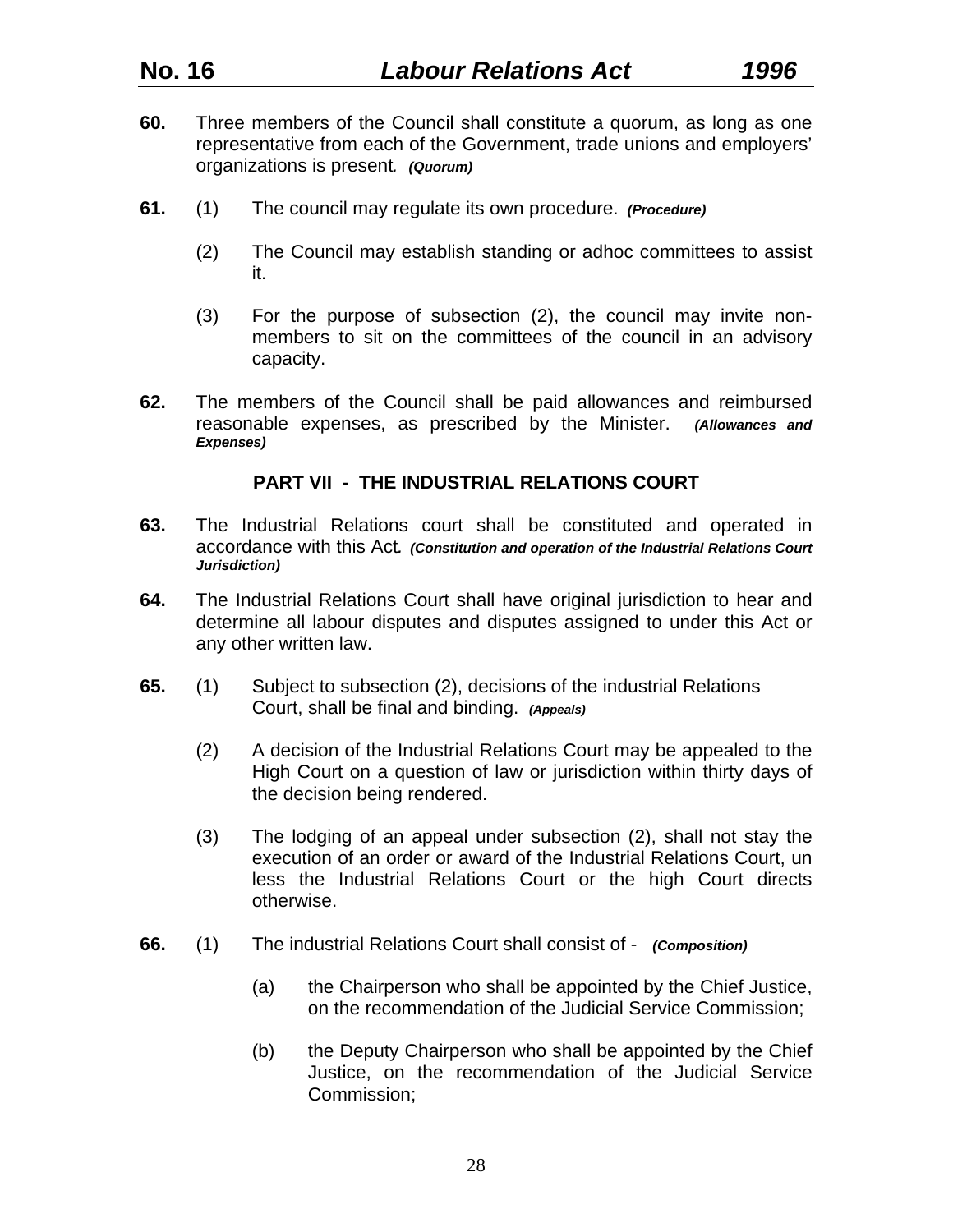- (c) five persons nominated by the most representative organization of employees (the "employees' panel"), and appointed by the Minister;
- (d) five persons nominated by the most representative organization of employers (the "employers' panel"), and appointed by the Minister.
- (2) At least one woman shall be represented on the panels under subsection (1) (c) and (d)
- (3) If within thirty days of receiving a request, no list of nominees or an incomplete list is supplied for the purposes of subsection (1) (c) or (d) by the most representative organization of employees or employers, the Minister may appoint such persons to the incomplete panel as he or she deems appropriate.
- **67.** (1) Subject to subsection (3), a sitting of the Industrial Relations Court shall be constituted by the presence of the Chairperson or the Deputy Chairperson and one member from the employees' panel and one member from the employers' panel, as chosen by the Chairperson. *(Quorum and decision)* 
	- (2) Subject to subsection (3), the decision of a majority of the members in a sitting shall be the decision of the Industrial Relations Court.
	- (3) Where the dispute involves only a question of law, a sitting of the Industrial Relations Court may be constituted by the presence of the Chairperson or Deputy Chairperson sitting alone.
	- (4) Every decision, including any dissenting opinion, shall be issued to the parties within twenty-one days of the closing of the final sitting on the matter.
- **68.** (1) The members of the Industrial Relations Court shall be appointed for a period of three years and shall be eligible for reappointment. *(Appointment and reappointment)* 
	- (2) A member of the employers' panel or employees' panel may resign from office by notice in writing addressed to the Minister.
	- (3) Any vacancies on the Industrial Relations Court shall be filled in accordance with section 66 within thirty days from the date on which the vacancy occurs.
- **69.** (1) The Chief Justice shall appoint a Registrar of the Industrial Relations Court. *(Appointment of officers and staff)*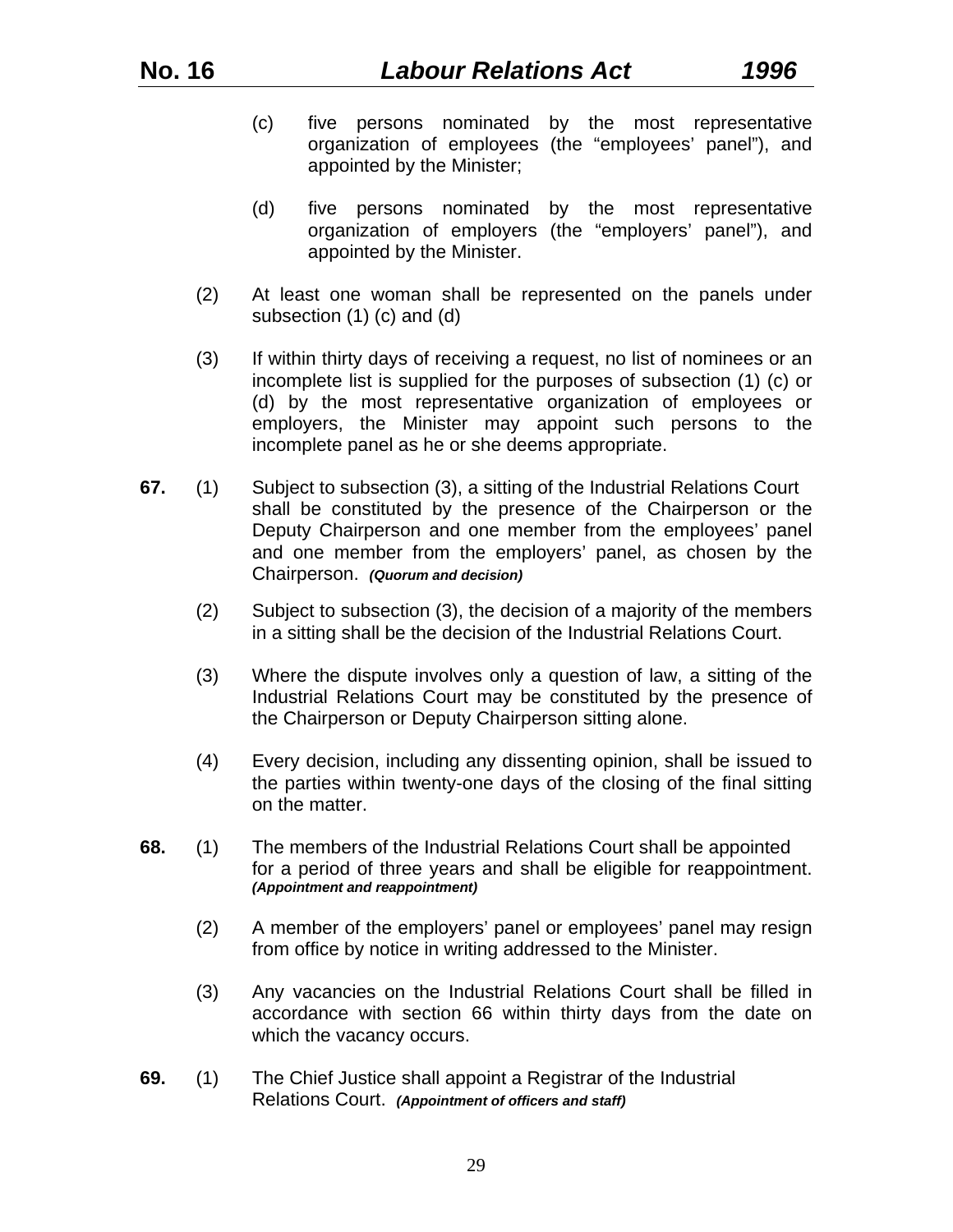- (2) The other staff of the Industrial Relations Court shall be appointed in accordance with the Public Service Act.
- **70.** The members of the employers' panel and employees' panel shall be paid allowances and reimbursed reasonable expenses, as prescribed by the Minister. *(Allowance and expenses of members)*
- **71.** (1) The Chief Justice, on the advice of the Chairperson of the Industrial Relations Court may make rules for the purpose of regulating the procedures of the Industrial Relations Court and such rules shall have regard to the need for informality, economy and dispatch in proceedings of the Industrial Relations Court. *(Procedures and evidence)* 
	- (2) The Industrial Relations Court shall not be bound by the rules of evidence in civil proceedings.
	- (3) The Industrial Relations Court may order the giving or production of, and receive in evidence, any statement. Document, information or matter which, in the opinion of the Court, may assist to deal with matters before the Court, whether or not such evidence would otherwise be admissible in a court of law.
	- (4) The Industrial Relations Court may dispense with any evidence on any matter on which the parties to the proceedings have agreed in writing.
	- (6) The Industrial Relations Court, in arriving at any decision, may take into consideration any existing code of industrial practice agreed on by the Council.
- **72.** (1) Subject to subsection (2), the Industrial Relations Court shall not make any order as to costs. *(Costs)*
	- (2) The Industrial Relations Court may make an order as to costs where a party fails to attend, without good cause, any conciliation meeting convened under this Act, or where the matter is vexatious or frivolous.
- **73.** (1) A party to any proceedings before the Industrial Relations Court may - *(Representation of parties)* 
	- (a) appear personally;
	- (b) be assisted or represented by a member or official of an organization of which he or she is a member, an officer of a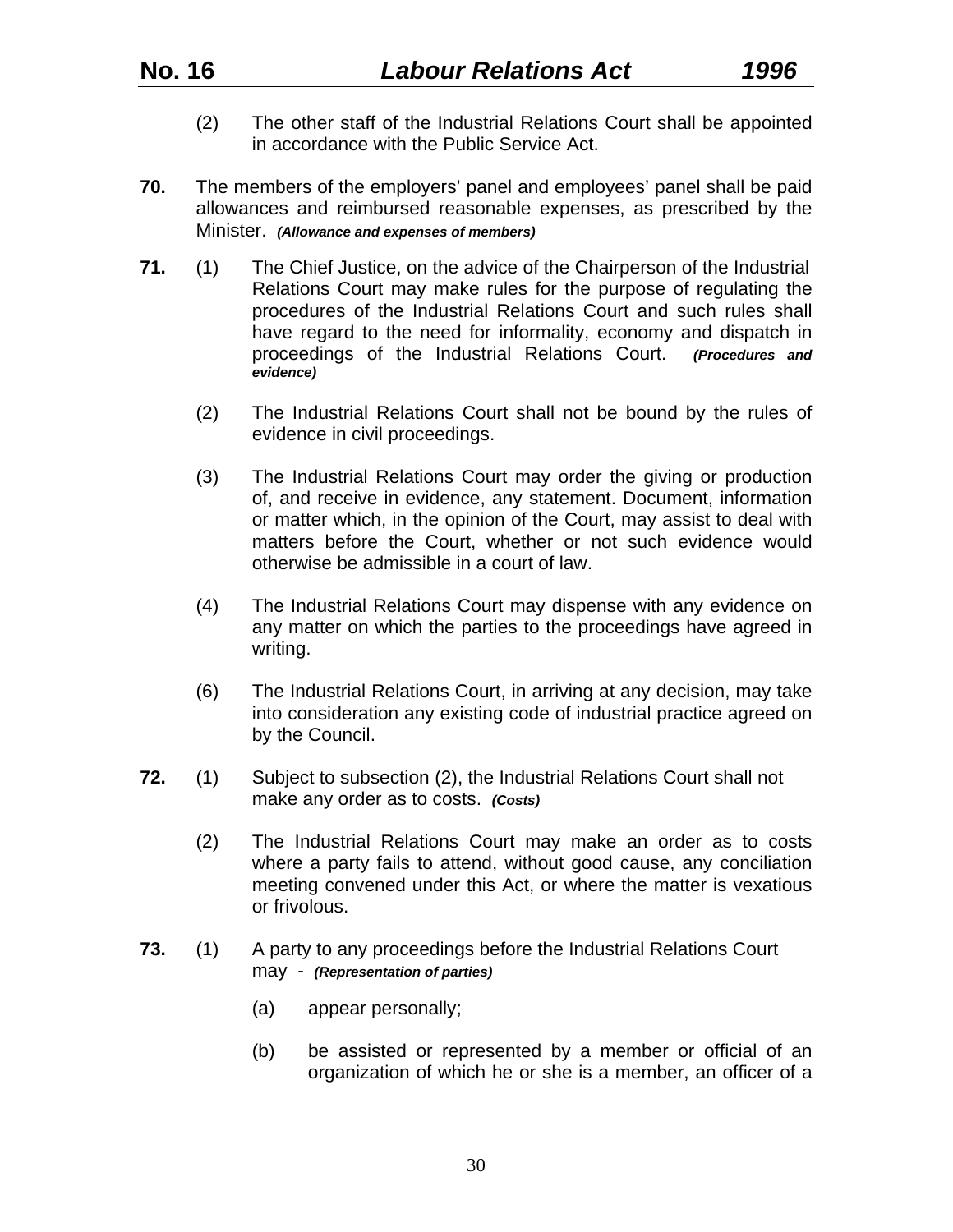trade union or employers' organization, a co-employee, labour officer or any other person that a party so appoints; or

- (c) with leave of the Industrial Relations Court, be represented by a legal practitioner.
- (2) Leave shall be granted under subsection (1) (c) where the other party is, or is represented by, a legal practitioner by virtue of subsection (1) (a) or (b).
- **74.** If a party fails to attend or to be represented at the proceedings of the Industrial Relations Court without good cause, the Industrial Relations Court may proceed in the absence of that party or representative. *(Failure to attend)*
- **75.** Any decision or order of the Industrial Relations Court shall have the same force and effect as any other decision or order of a competent court and shall be enforceable accordingly. *(Enforcement of orders)*

## **PART VIII – MISCELLAEOUS**

- **76.** (1) Where no procedures are specifically set out in this Act any person or organization alleging a violation of a provision of the Act may apply to the Principal Secretary responsible for labour for conciliation.
	- (2) If the matter is not resolved through conciliation within fourteen days of an application being made to the Principal Secretary responsible for labour, the person or organization may bring the matter to the Industrial Relations Court for appropriate relief.
- **77.** The Registrar shall publish the following information in the *Gazette (Notification of registration etc. in the Gazette)* 
	- (a) registration or refusal to register an organization;
	- (b) cancellation of registration of an organization;
	- (c) registration of a change of name or amalgamation affecting any organization;
	- (d) receipt of a collective agreement.
- **78.** The Minister may make regulations for carrying the purposes and provisions of this Act into effect and prescribing all matters which are necessary or convenient to be prescribed for the better carrying out of the provisions of this Act. *(Regulations)*